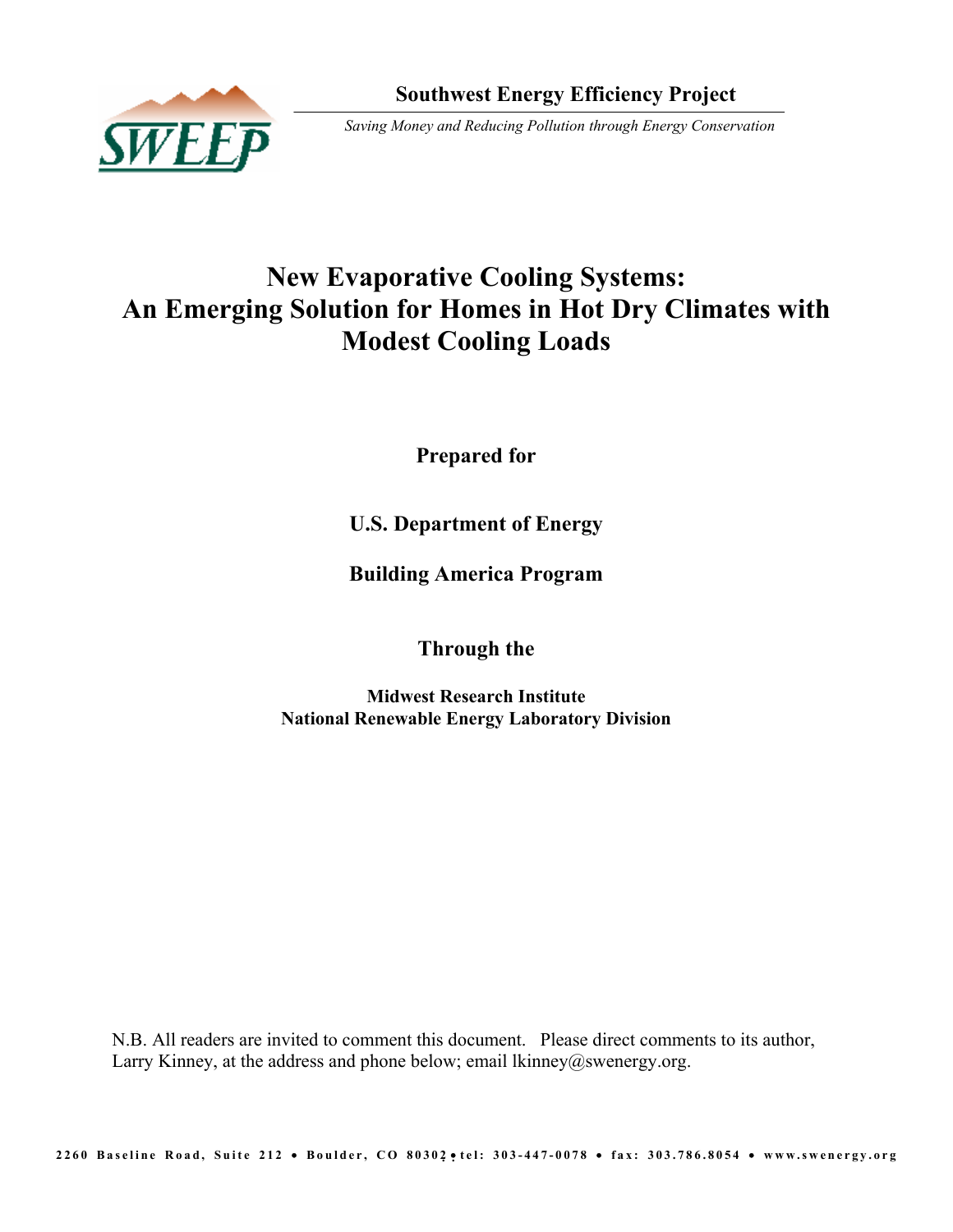This report on new emerging evaporative cooling options is one a series of technical briefs being prepared by the Southwest Energy Efficiency Project (SWEEP) in support of the U.S. Department of Energy's Building America Program. Its intended audience is builders and design professionals interested in employing technologies that will reduce energy costs in both new and existing housing stock. Feedback from all readers on the form and content of this report are welcome. A companion report, "Evaporative Cooling Policy Options: Promising Peak Shaving in a Growing Southwest," is aimed at energy program policy makers, planners, and analysts. It includes information on energy and economic analyses associated with various levels of the penetration of evaporative cooling technology and associated policy options. Both reports are available for downloading at www.swenergy.org.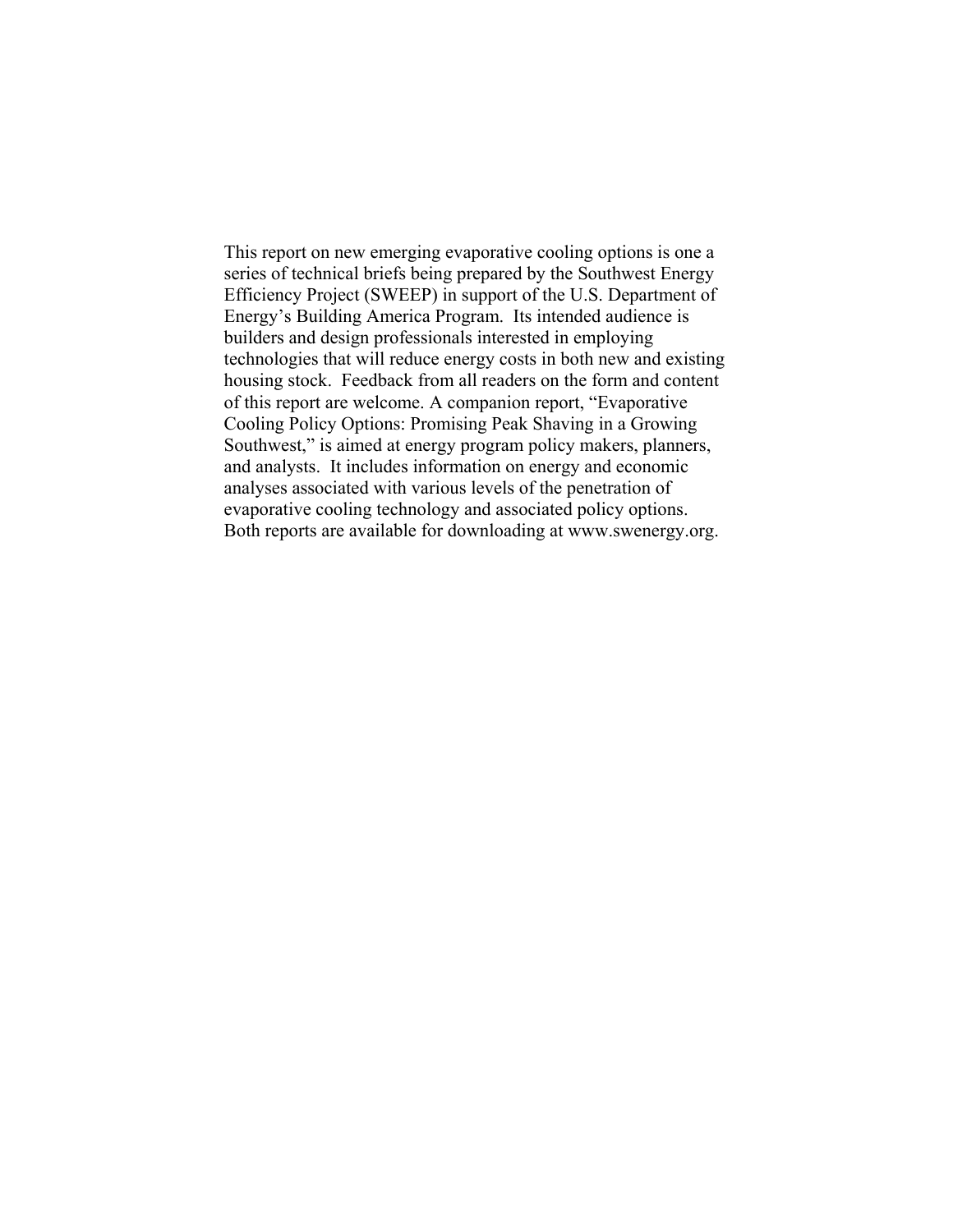#### **Introduction**

There's a world of difference between old-style swamp coolers and modern evaporative cooling systems. The latter can provide years of trouble-free service and cool, clean, comfortable, fresh air at a lower energy cost than conventional air conditioners—and initial costs are competitive as well. In addition, the latest evaporative cooler designs are a lot easier on the grid than compressor-based cooling systems. Instead of peak demands of three to five kilowatts (kW) or more, typical demands for mid-size evaporative coolers are on the order of one kW. In addition to improved performance, modern evaporative coolers include options for thermostatic control and automated flushing of reservoir water to reduce buildup of impurities. Accordingly, widespread use of evaporative coolers can help delay adding expensive new power plants to the electric grid and the controversial transmission lines that often accompany them. That's the reason a number of utility companies in areas with hot, dry summers and substantial population growth have programs to promote efficient evaporative coolers.

#### **How Evaporative Cooling Works**

When air blows through a wet medium—a tee shirt, aspen fibers (excelsior), or treated cellulose, fiberglass, or plastic—some of the water is transferred to the air and its dry bulb temperature is lowered. The cooling effect depends on the temperature difference between dry and wet bulb temperatures, the pathway and velocity of the air, and the quality and condition of the medium.

**Dry bulb and wet bulb temperature:** The temperature of air measured with a thermometer whose sensing element is dry is known as "dry bulb temperature." If a thermometer's sensing element is surrounded by a wet wick over which air is blown, the sensor is evaporatively cooled to its "wet bulb" temperature. When the relative humidity is at 100%, there is no difference between dry and wet bulb temperatures, but as the relative humidity of the air drops, so does the wet bulb temperature with respect to dry bulb temperature. In climates such as those in the Southwest, where humidity is routinely quite low, the differences are substantial. For example, at 10 percent relative humidity and a dry bulb temperature of 90ºF, the wet bulb temperature is 58ºF, a 32 degree difference. This is often called the "depression" of wet bulb below dry bulb. Climates with such large depressions favor evaporative cooling techniques, as shown in Figure 1.



Source: Roy Otterbein, Otterbein Engineering; Home Energy, May/June 1996 **Figure 1. Wet bulb temperature map**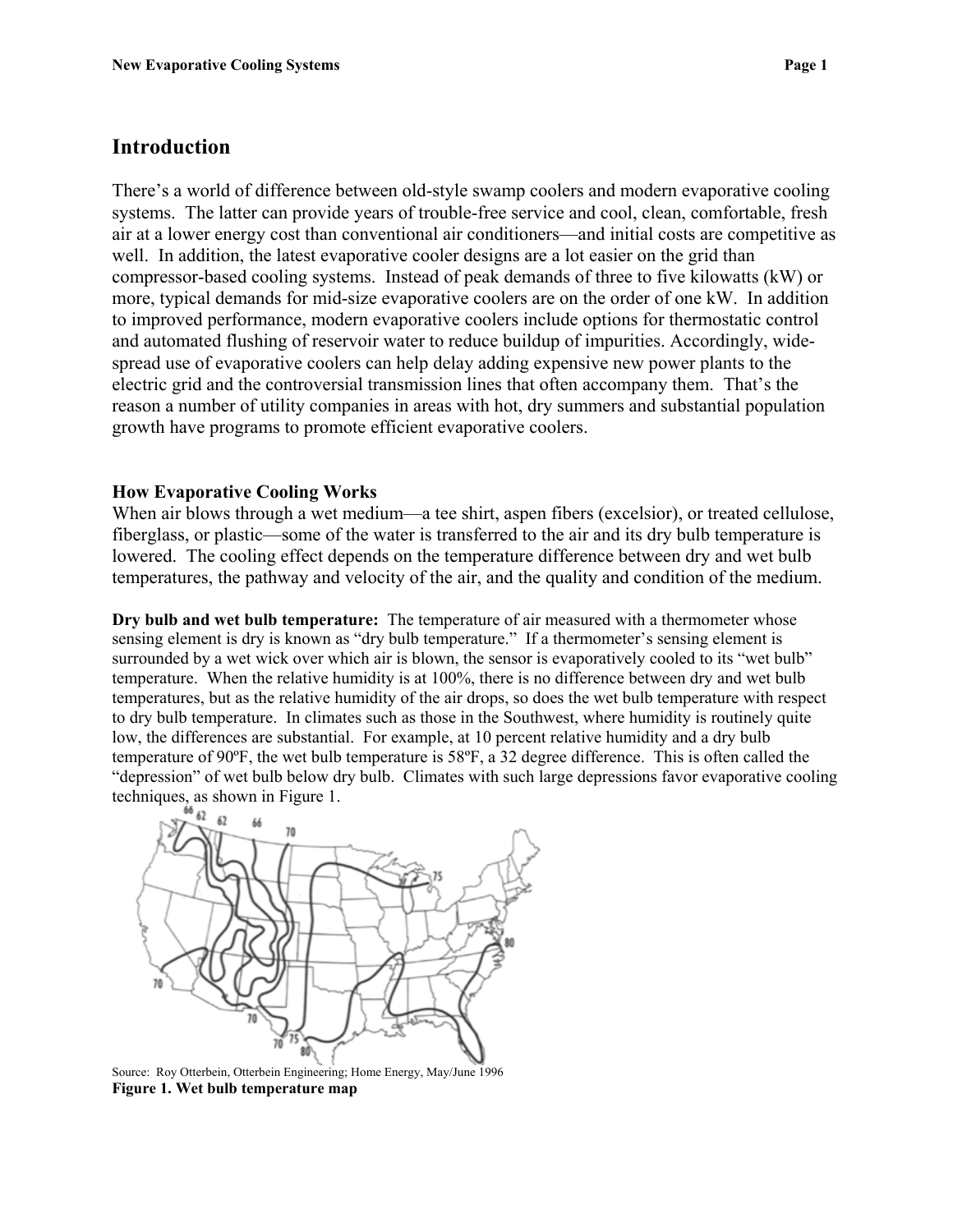The map shows lines of equal wet bulb temperatures which are not exceeded for more than 1% of the time during the cooling season. Weather regions with 1% wet bulb temperatures of 70°F or below can be comfortably cooled with direct evaporative coolers, and those with 1% wet bulb temperatures of up to 75ºF can be made comfortable for many people. Some areas of the Southwest (primarily in the low desert of Arizona), experience a late summer "monsoon season" during which humid conditions reduce the effectiveness of evaporative cooling systems for several weeks at a time. Many households use conventional cooling systems as a backup to their evaporative cooling systems during these periods.

#### **Types of Evaporative Coolers**

"Direct" evaporative coolers use a fan to pull outside air through media (pads) that are kept thoroughly wet by water that is sprayed or dripped on them (Figures 2 and 3). This both filters the air and cools it. The water is typically delivered via tubes from a small pump which draws from a reservoir below. The reservoir is replenished with tap water whose level is controlled by a float valve. The resulting fresh, cool, humidified air is blown into buildings where the pattern of flow (and cool air delivered) is determined by the location and extent of openings in the conditioned envelope such as windows or special dedicated ducts.



Source: Platts

**Figure 2. Direct evaporative cooler.** Air is pulled across a thoroughly wetted medium as evenly as possible. Lower speeds give more exposure time to the wetted media, thereby achieving more cooling.



Source: Munters

**Figure 3. Modern evaporative cooling media**  Media for evaporative coolers has to be efficient, which means that it must allow for as much cooling as temperature conditions allow while minimizing pressure drop, thereby saving fan power. Welldesigned media filters the air stream, but is also selfcleaning, in that water dripping across it to the sump below performs a cleaning function. Finally, it should be durable and easy to replace at the end of its functional lifetime. Master Cool™ from Munters uses alternating corrugated layers to achieve these ends.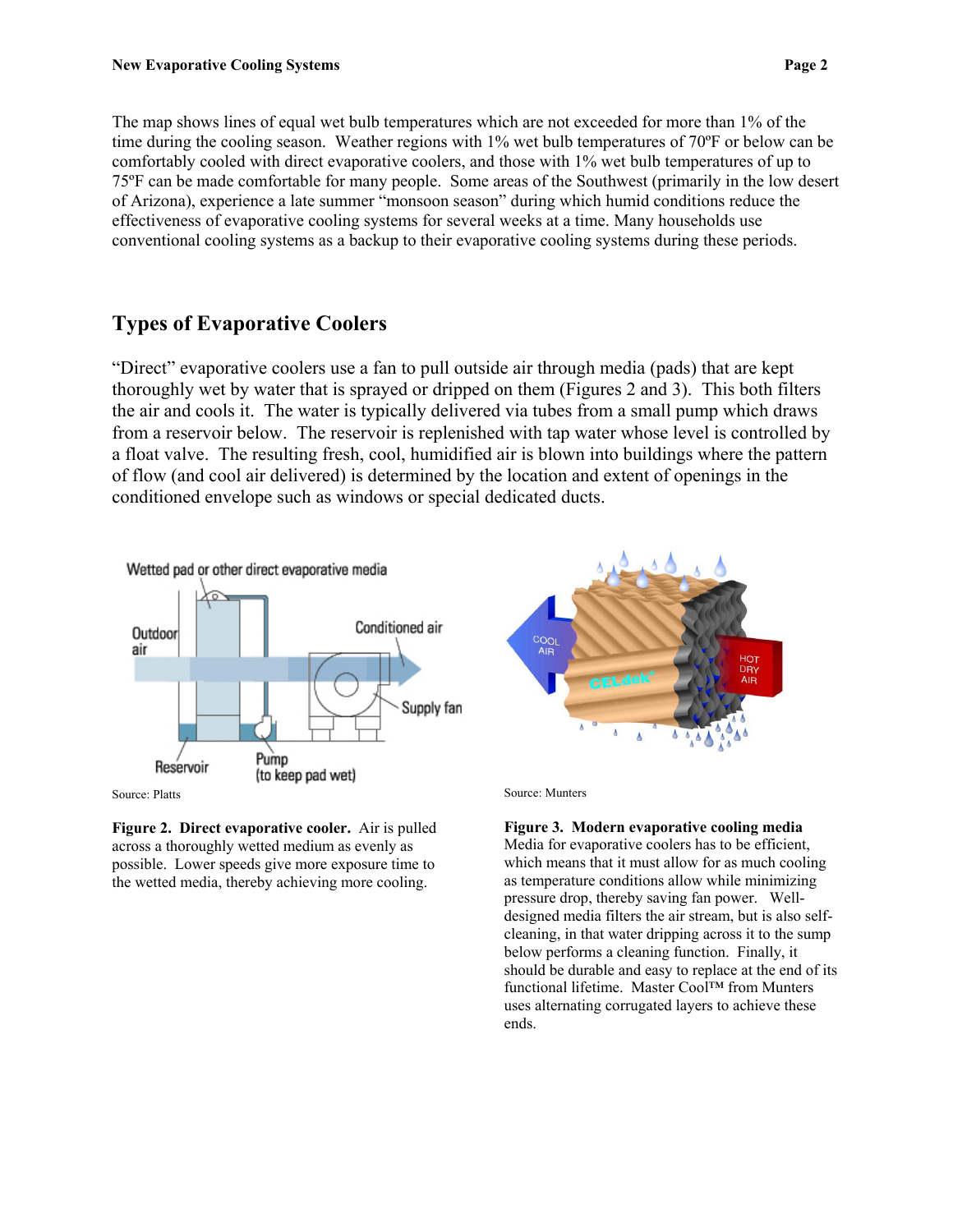Modern evaporative coolers couple high-performance media with low-velocity air flow. They maximize moisture transfer as the air traverses the media to enhance "direct saturation effectiveness," which is analogous to cooling efficiency. Direct evaporative cooler performance is measured relative to the wet bulb "depression." Well-designed systems with thick (10 to 12 inches or more) media operating properly can achieve 93% effectiveness, whereas older style systems that typically use 2 inches of excelsior may achieve effectiveness of 50% to at most 80%. Although they are less expensive, since these less efficient units also tend to waste water (see discussion below), we do not recommend their use.

**"**Indirect**"** evaporative coolers take advantage of evaporative cooling effects, but cool without raising indoor humidity. Figure 4 shows a common configuration of indirect cooling that makes use of an air-to-air heat exchanger. The main fan supplies outside air through the dry passages of a heat exchanger into the dwelling, while a secondary fan delivers exhaust air from the dwelling, fresh air, or some combination through wetted passages in thermal contact with the dry passages of the heat exchanger. A variation, called "indirect/direct," adds a second stage of evaporative cooling before the conditioned air enters the dwelling to further lower the temperature of the incoming air. Efficient indirect/direct units can deliver air that is cooler than the outside wet bulb temperature.



**Figure 4. Indirect evaporative cooling** Indirect evaporative cooling doesn't add humidity to the conditioned space.

Table 1 shows delivery temperature at 85% saturation effectiveness (corresponding to a good quality direct cooler) and delivery temperature at 105% (corresponding to a good quality indirect/direct two stage evaporative cooler) for seven Southwestern cities. For comparison, a conventional cooling system typically delivers air at 55F before it is distributed through ductwork throughout the house. Since the cooling energy delivered depends on both the difference in temperature between the air delivered and the indoor air temperature and the quantity of air delivered, evaporative coolers routinely operate at higher air flow rates than do conventional central air conditioning (CAC) systems.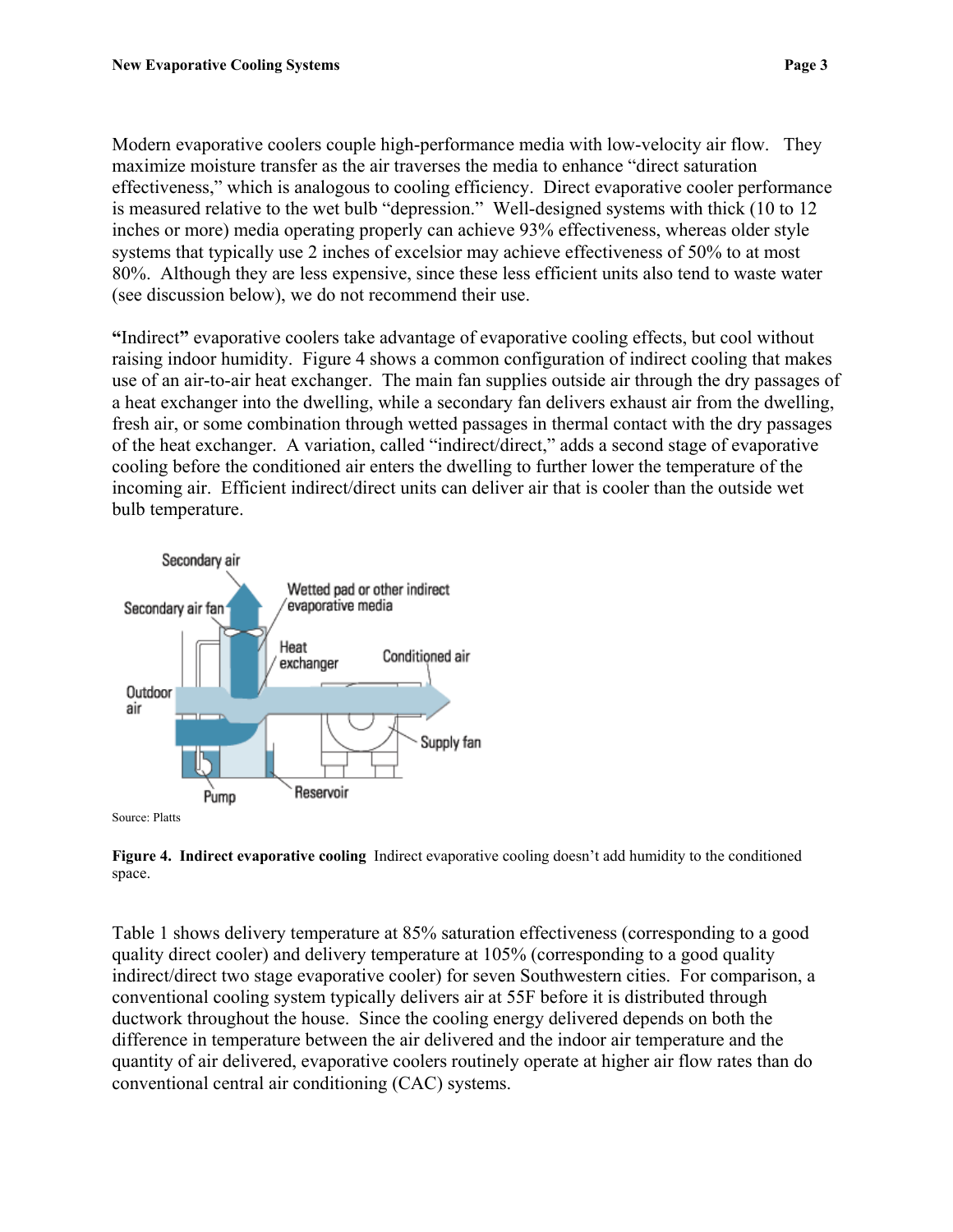**Table 1. Delivery temperatures for selected cities.** Note that these delivery temperatures are under severe conditions. During 99 percent of the typical cooling season, ambient temperatures (and delivery temperatures) are lower than those shown in the table.

| City           | Dry bulb  | Wet bulb           | Depression      | Temp delivered | Temp delivered |
|----------------|-----------|--------------------|-----------------|----------------|----------------|
|                | ambient   | ambient            | $({}^{\circ}F)$ | (a) 85%        | $(a)$ 105%     |
|                | temp (°F) | temp $(^{\circ}F)$ |                 | effectiveness  | effectiveness  |
|                |           |                    |                 | $(^{\circ}F)$  | $(^{\circ}F)$  |
| Albuquerque    | 93        | 60                 | 33              | 65             | 58             |
| Cheyenne       | 85        | 57                 | 28              | 61             | 56             |
| Denver         | 90        | 59                 | 31              | 64             | 57             |
| Las Vegas      | 106       | 66                 | 40              | 72             | 64             |
| Phoenix        | 108       | 70                 | 38              | 76             | 68             |
| Salt Lake City | 94        | 62                 | 32              | 67             | 60             |
| Tucson         | 102       | 65                 | 37              | 71             | 63             |

Source: 2001 ASHRAE Handbook of Fundamentals, Chapter 27

### **Distribution**

Evaporative coolers use a "flow-through" air distribution process rather than the recirculated air distribution process used with conventional cooling systems. The least costly air distribution strategy for evaporative coolers is to rely on windows to exhaust air brought into the space by the cooling unit. More air flows through windows that are opened the widest or are closest to the supply. Thus, it is possible to cool certain areas of the home more than others by manipulating the flow of air toward partially-open windows which double as exhaust ports.

In recent years, however, an increasing number of evaporative cooler installations make use of pressure relief dampers, often called "up-ducts," instead of windows. These are effectively backdraft dampers installed in the attic floor with associated grills in the top floor ceiling. These dampers open in response to positive pressure caused by air flow from an evaporative cooler (Figure 5). The exhaust air flows out of the conditioned envelope, thorough the attic, and outside via existing attic ventilation pathways such as gable, roof, and ridge vents. If up-ducts are appropriately located, the result is good distribution of fresh, cooled air without the need to open windows. Since cool air descends, comfort can be achieved on the first floor of two story homes even when all the exhaust openings are on the second floor. This distribution approach is consistent with fully-automated cooling even when the home is unoccupied, without the security risks associated with open windows. A secondary consequence is that attic air temperature is also lowered, thereby reducing the cooling load and improving the net efficiency of the cooling process.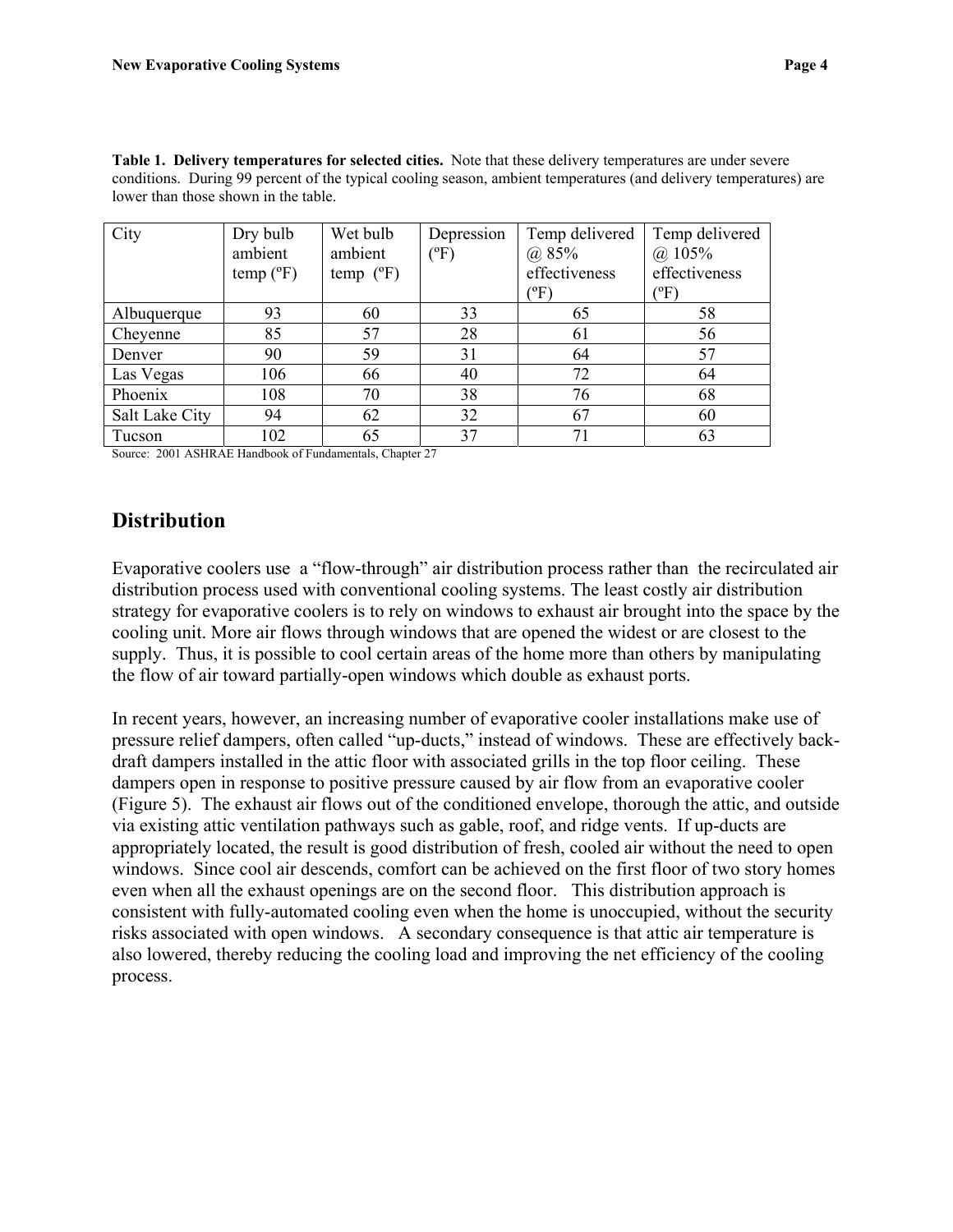



**Figure 5. Up duct.** The grill of this up-duct is secured to the ceiling while the upper portion extends into the attic. Of course, insulation should be packed around the duct, but not on top. This model includes an insert to prevent air exfiltration during the heating season.

When an evaporative cooler relies on up-ducts, it's important to have adequate outlets into the attic as well as adequate outlets from the attic to the outside. The former ensure uniform cooling without pressurizing the home, and the latter ensure that moisture-laden air is quickly moved out of the attic. A good rule of thumb for both up duct and attic ventilation areas is 2 square feet per 1,000 cubic feet per minute (cfm) of air flow *actually delivered* from the evaporative cooler. (The product literature from evaporative cooler manufacturers cites nominal flow rates—termed "energy standard cfm ratings"—that are routinely 30% to 50% greater than actual flow rates.)

### **Attic Installation**

In recent years, high-quality evaporative coolers are increasingly being installed in attics, where outside air is supplied thorough a short duct to the cooler, which in turn cools air and delivers it through one or more ducts to the space below, typically hallways. Coolers used for such applications draw in make-up air from only one side and use thicker, more efficient media for this application. When attics are sufficiently large to accommodate the cooling equipment, this option can be desirable. It keeps cooling equipment away from inclement weather, which is impossible for roof or side-yard-mounted coolers. (Some people regard roof-mounted cooling equipment as being unsightly, and some neighborhoods have covenants against it.) However,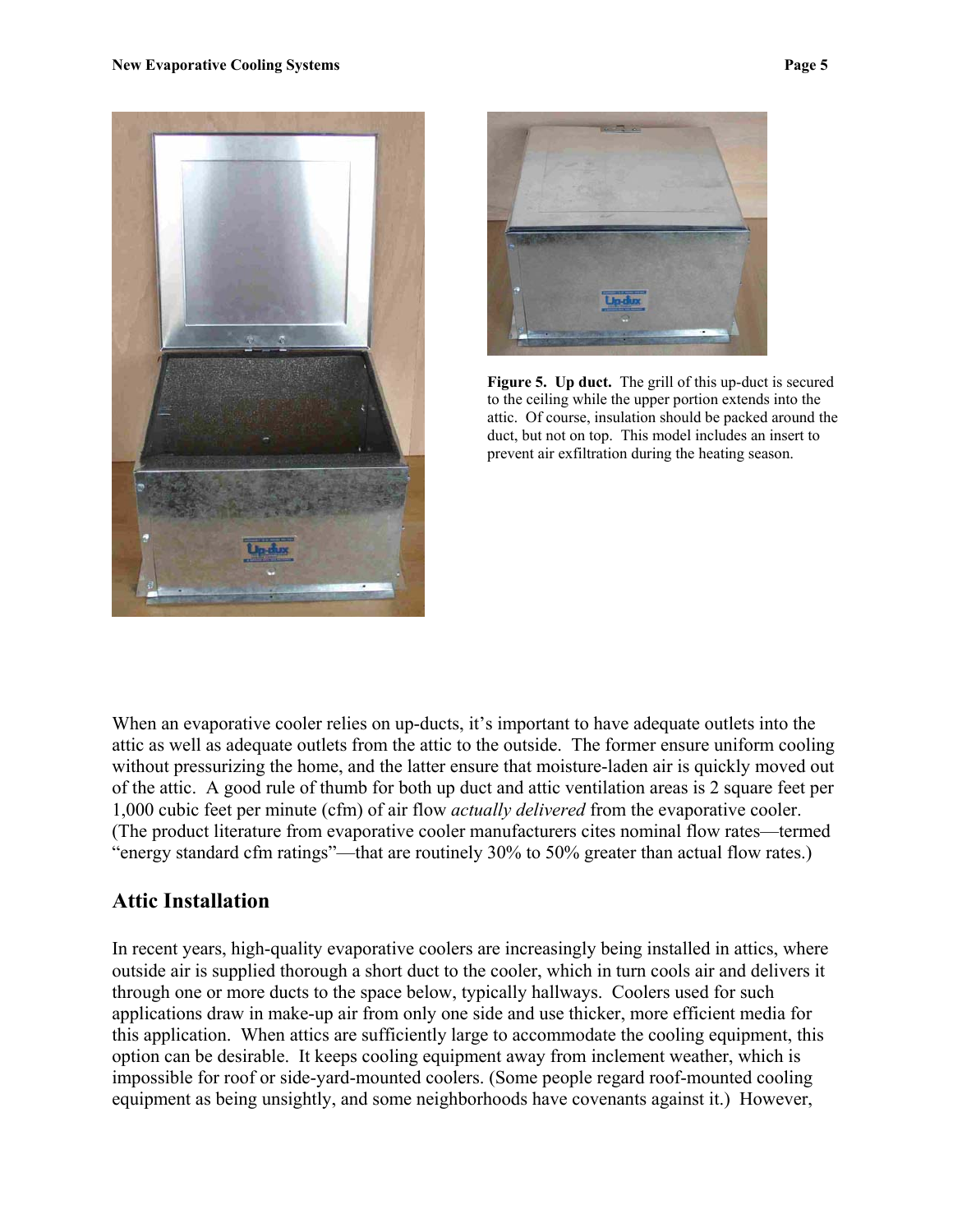because the attic space can get very hot during peak cooling months, some cooling capacity may be lost due to heat gains from the attic, especially if distribution is achieved via windows rather than up-ducts. Unintentional water leaks can also damage ceilings if the unit is installed in a cold climate and pipes freeze due to insufficient maintenance of the evaporative cooling unit at the end of the cooling season. An alternative approach is to insulate the attic at the roof plan, thereby converting it into a conditioned space that both reduces chances of freezing and lowers summer heat gains.

Direct Drive Service, a Colorado-based HVAC company, specializes in installing evaporative coolers in the attics of high-end homes, both new and retrofit (Figures 6 and 7). The evaporative cooling equipment is installed with vibration-suppressing techniques and routinely uses up-ducts.



Source: Direct Drive Service



Source: Direct Drive Service

**Figure 6. Fresh air intakes.** These attics have evaporative coolers installed less than a foot from this intake air vent. Vents are closed during the heating season. An option under consideration is the addition of outside insulating shutters.

The systems also use digital controls that maintain both comfort and water quality, and aid endof-season maintenance. The control varies fan speed according to the degree of cooling needed, running the fan motor on low speed when actual temperature is within 3ºF of the thermostat set point temperature (Figure 8). This maximizes cooling efficiency, diminishes cooling energy use, and creates comfort with very little noise. Of significance, when evaporative coolers are controlled by thermostats, it is prudent to install pressure relief devices to make certain the home is not inadvertently pressurized when no one is home. Some utility rebate programs require a proof of purchase of up-ducts or other pressure relief devices as a condition for receiving a rebate.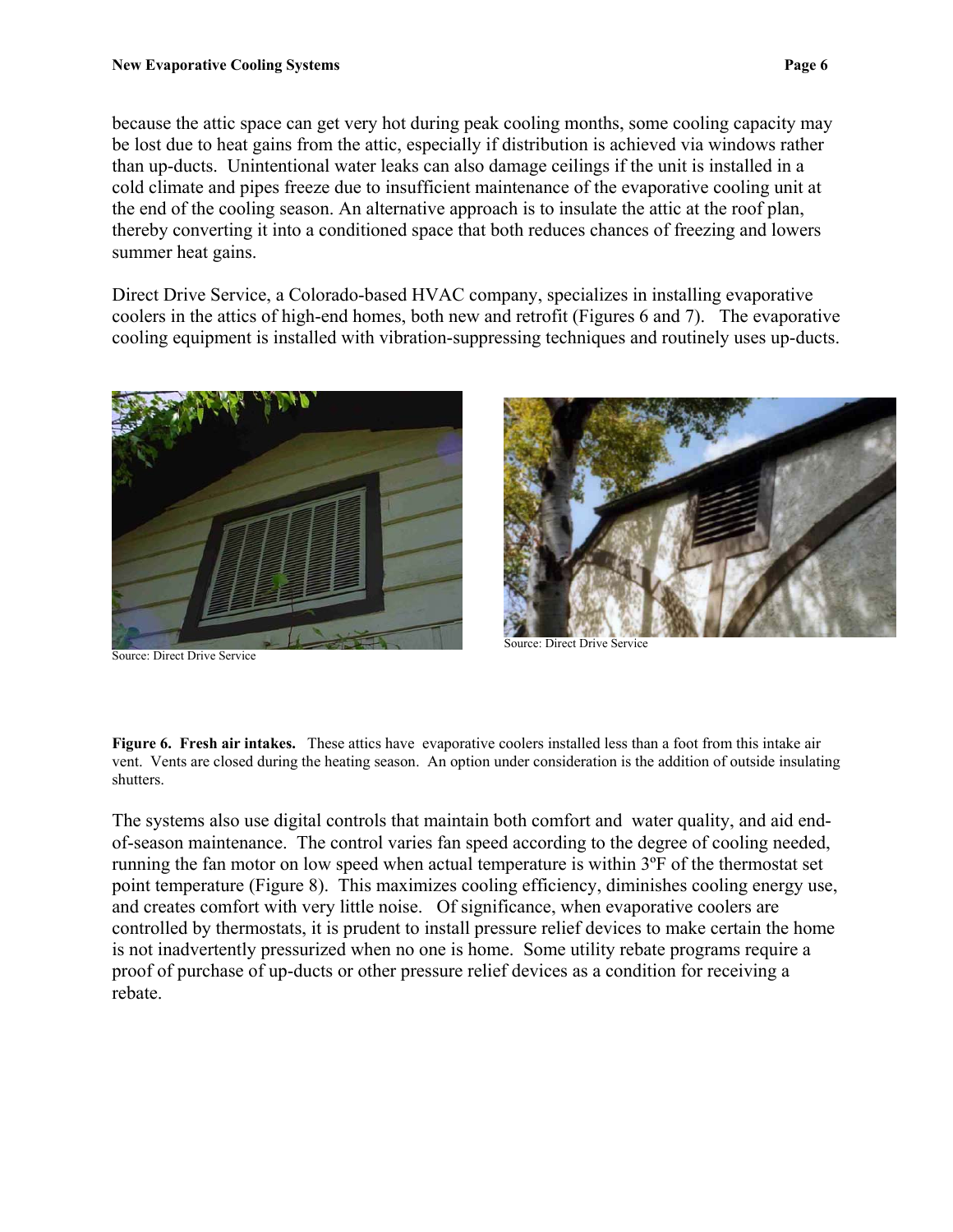

Source: Direct Drive Service

**Figure 7. Typical attic installation.** The cooler is installed close to the fresh air intake and moves air into 24 inch diameter supply ducts that are well insulated (improving energy performance and reducing noise) and relatively short, as they typically feed conditioned air into an upstairs hallway. Intake air ducts range from 28 x 42 inches to 24 x 36 inches, where the smaller size will accommodate a 3,000 cfm evaporative cooler. The cooler is suspended from trusses and uses vibration isolators at top and bottom. In the interests of safety, an electric cut-off is installed close to the unit so it can be maintained without risk of shock.

#### **Water issues**

Finally, an auxiliary pan and associated drain is placed under the unit to deal with overflow in the case of the failure of the float valve switch.



Source: Direct Drive Service

**Figure 8. Digital control.** This control enables ventilation as well as cooling and can work as either a timer or conventional thermostat. It automatically actuates a cleaning and draining operation of the system's sump, but also allows manual operation of the drain system to facilitate end-of-season maintenance.

Evaporating a pound of water yields about 1061 Btu of cooling. Accordingly, if the process were 100% effective, a gallon of water could yield 8,700 Btus of evaporative cooling. Water is used to thoroughly wet a medium in the air stream, which tends to dry the medium and cool the air. Ideally, if the flow of water and the flow of air are well matched in a carefully-designed evaporative cooler, the air is cooled efficiently and most of the water is evaporated. However, some extra water is important to flush the residue of air pollutants and scale in the water. In inefficient units, water that is not evaporated by the cooler is continuously diluted by make-up water in the reservoir (sump), the residue going down an overflow drain. This "bleed" system continuously dilutes the water and reduces the concentration of scale and impurities, but this method of cleaning wastes water.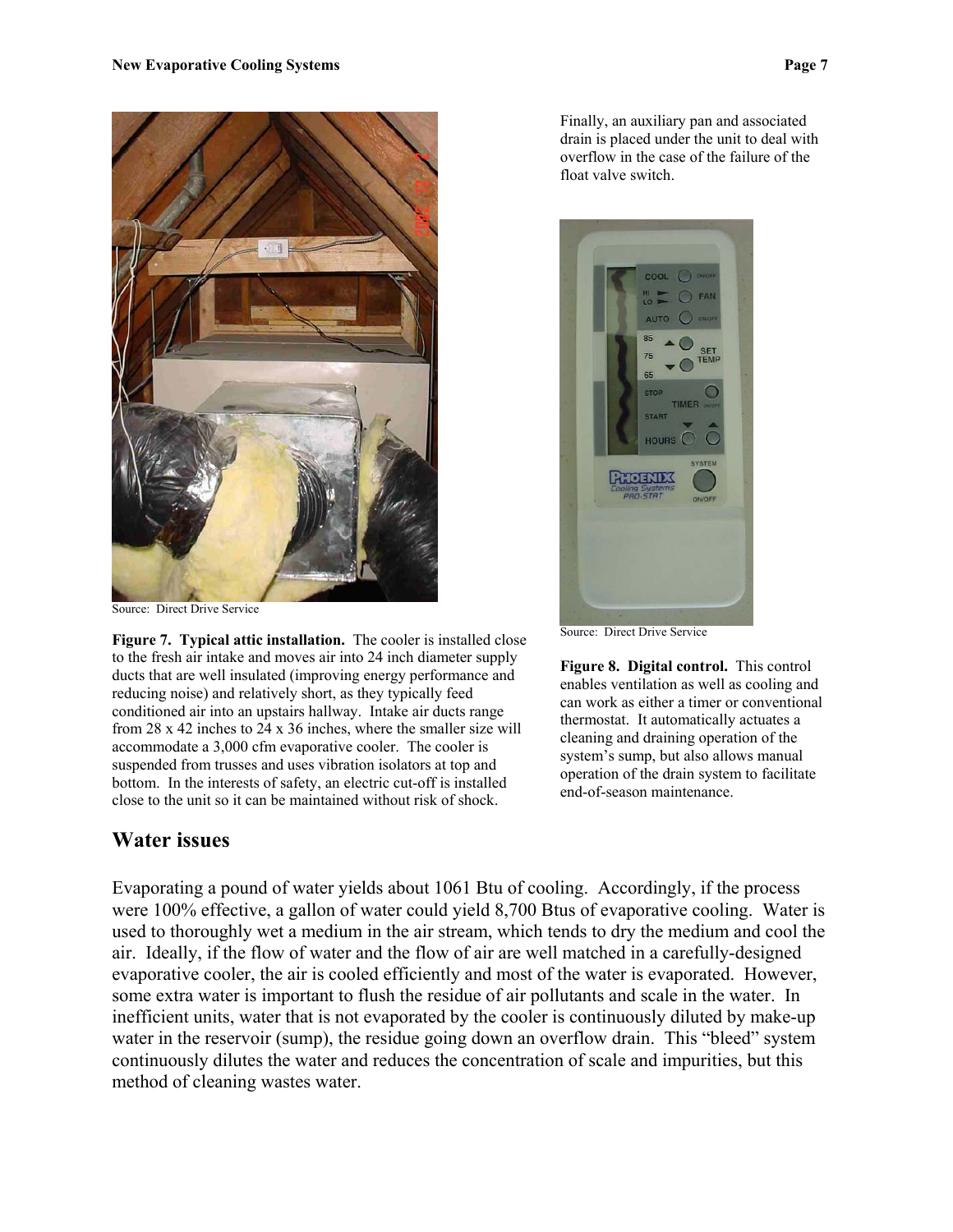Higher-quality units use a more effective and less wasteful batch process to deal with impurities. The sump is typically sloped so that heavier pollutants and scale tend to collect at the bottom. Instead of continuous dilution, after an elapsed running time of the cooler of several hours, the reservoir is drained and flushed automatically. The residue of several gallons from this "sump dump" may be piped to a nearby garden. With this system of periodic purging, almost all of the water is used to provide cooling. The discharged portion is well matched to the needs of a garden—more water is delivered on hot days when the evaporative cooler works the most and plants are especially thirsty.

While an evaporative cooler does consume a significant amount of water, it also saves water consumed at the power plant (assuming a less energy-efficient compressor-based air conditioner would be used for cooling if the evaporative cooler were not used). Generating a kWh of electricity with a new coal plant in the Southwest uses about 0.67 gallons of water, while a new natural-gas-fired plant consumes about 0.33 gallons of water per kWh generated.<sup>1</sup> Since conventional direct expansion (DX) air conditioning systems use substantially more energy than do evaporative coolers, water use at the power plant (source) is proportionally greater. SWEEP used Energy 10 software to estimate the energy consequences of DX versus evaporative cooling using modern equipment in six Southwestern cities. Results are shown in Table 2. The homes modeled are quite efficient 1800 square foot structures whose overall energy use is 48 percent lower than homes that just meet the requirements of the year 2000 International Energy Conservation Code for the weather regions associated with each city. We assumed the DX systems have an energy efficiency rating (EER) of 11.1 (roughly corresponding to a seasonal energy efficiency rating, SEER, of 12.9) and a thermostat set point of 76 degrees F. We also assumed a run time of the evaporative coolers to exceed that of the replaced conventional air conditioning systems by 43% at an average power consumption of 800 watts.

**Table 2. Water and energy use in the Southwest.** Estimates of energy and water use in an 1800 square foot new home in six Southwestern cities that exceed ENERGY STAR® standards by about 15%, comparing DX and evaporative cooling systems. Averages weighted by projected population growth.

|                |          |          |          | ອມ          |            |          |       |            |                   |
|----------------|----------|----------|----------|-------------|------------|----------|-------|------------|-------------------|
| City           | Cooling  | Cooling  | Energy   | DX          | Evap       | Water    | Evap  | <b>Net</b> | Annual            |
|                | Energy   | Energy   | Saved    | Source      | Source     | Saved at | Site  | Evap       | increase          |
|                | DX       | Evap     | (kWh/yr) | Water       | Water      | Source   | Water | Water      | HН                |
|                | (kWh/vr) | (kWh/yr) |          | Use $(gal)$ | <b>Use</b> | (gal)    | Use   | Use        | water             |
|                |          |          |          |             | (gal)      |          | (gal) | (gal)      | use due           |
|                |          |          |          |             |            |          |       |            | to evap           |
|                |          |          |          |             |            |          |       |            | $\text{cool}(\%)$ |
| Albuquerque    | 2,487    | 334      | 2,153    | 1244        | 167        | 1,077    | 3,470 | 2,394      | 2.6%              |
| Cheyenne       | 1,773    | 287      | 1.485    | 886         | 144        | 743      | 2,435 | 1,692      | 1.4%              |
| Denver         | 1,935    | 279      | 1,656    | 968         | 140        | 828      | 2,685 | 1,857      | $1.7\%$           |
| Las Vegas      | 4,722    | 497      | 4,225    | 2361        | 249        | 2,112    | 6,696 | 4,583      | 2.6%              |
| Phoenix        | 6,043    | 574      | 5,469    | 3022        | 287        | 2,735    | 8,619 | 5,884      | 5.1%              |
| Salt Lake City | 2,839    | 357      | 2,483    | 1420        | 178        | 1,241    | 3,981 | 2,739      | 2.1%              |
| SW Average     | 4,063    | 438      | 3,625    | 2,032       | 219        | 1,813    | 5,754 | 3,941      | 3.3%              |

|  |  |  |  | Table 2. Water and Energy Use in the Southwest |  |
|--|--|--|--|------------------------------------------------|--|
|--|--|--|--|------------------------------------------------|--|

Source: Increasing Energy Efficiency in New Buildings in the Southwest, SWEEP, 2003; SWEEP estimates

<span id="page-9-0"></span> $\overline{a}$ <sup>1</sup> See *The New Mother Lode: The Potential for More Efficient Electricity Use in the Southwest, SWEEP, 2002.* Available for downloading at www.swenergy.org/nml/index.html.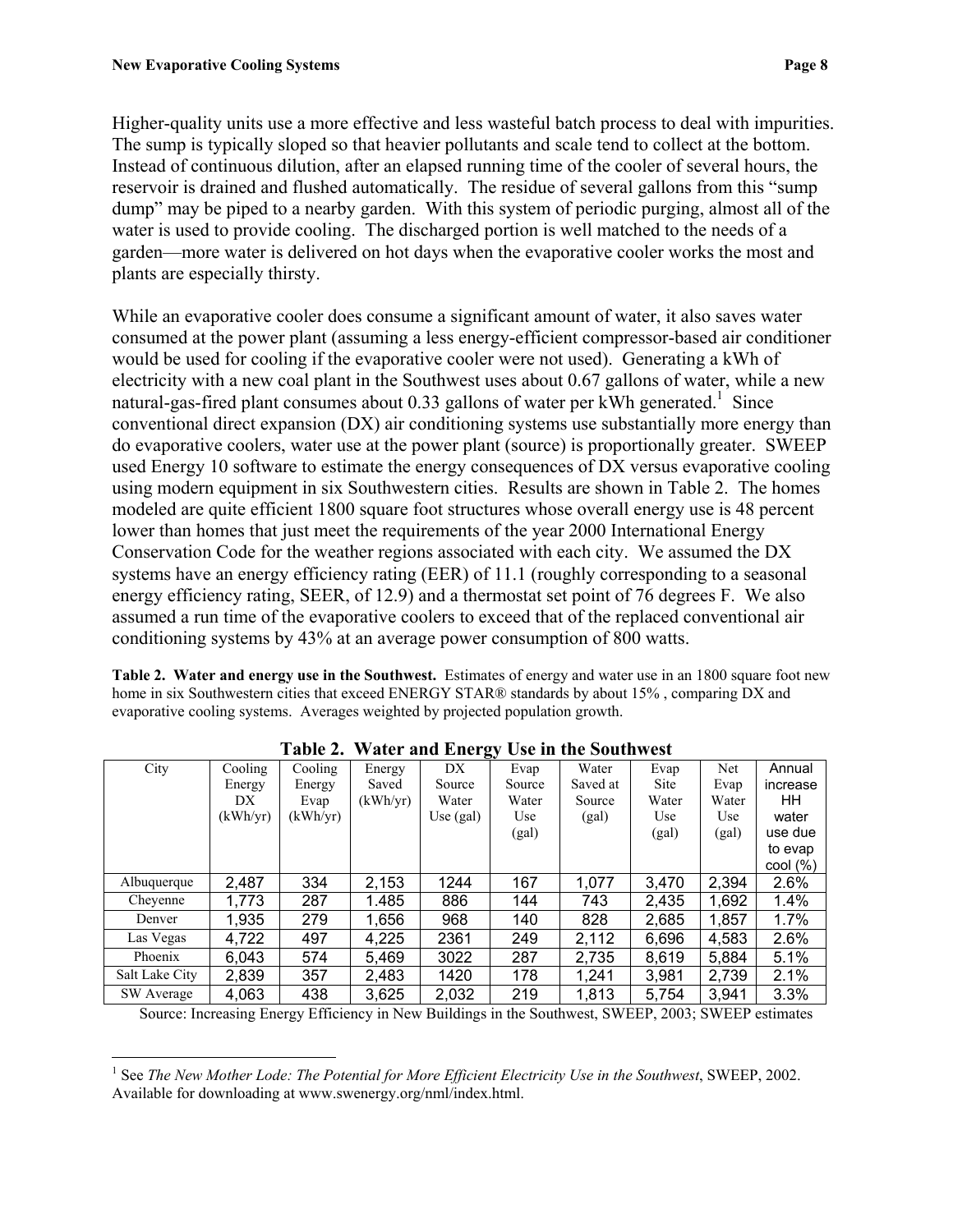According to this analysis, modern residential evaporative coolers in the Southwest use an average of 5,754 gallons of water per year at the site, ranging from 2,435 gallons in Cheyenne to 8,619 gallons in Phoenix. For single-family households, this amount of water use represents an average of only 3.3% of annual water use. However, from the overall environmental point of view that takes into account water used at the power station, net water use averages 3,941 gallons of water per year, ranging from 1,692 gallons in Cheyenne to 5,884 gallons in Phoenix. On average in the Southwest, net water use is 68% of the water used at the site. Nonetheless, because evaporative coolers increase local water consumption and water savings at the power plant are not provided to the local water district, the increase in local water use which results from the use of evaporative cooling can have an impact on water planning.

The above analysis ignores the very significant use of water associated with the generation of electricity with hydroelectric plants. Damming a river to harness its potential to generate electricity raises the surface area of the newly-formed lake by several orders of magnitude. Nationally, the result is that 18 gallons of water are evaporated for every kWh of hydroelectric energy produced.<sup>2</sup> In the Southwest, where the air is frequently both hot and dry, the average (weighted by consumption) is 69 gallons per kWh of hydroelectric energy generated. Accordingly, were we to include hydro in our estimates of total water use at the generator, the average in the Southwest would be 4.88 gal/kWh instead of the 0.5 gal/kWh figure used. The rationale for not including hydro is that it is already fixed in place, typically used as base load generation, and not likely to be expanded to meet new demand. Accordingly, the energy and demand savings achieved by substituting energy-efficient evaporative cooling equipment for CAC equipment will save having to add additional thermo-electric generation capacity, typically gas and coal-fired power plants.

Savings in electricity use—and cost—achieved by using evaporative instead of DX-based cooling are also quite substantial. Operating cost figures is shown in Table 3.

**Table 3. Cooling cost comparisons.** Annual cost to the end user of cooling 1800 square foot new homes in six Southwestern cities that exceed ENERGY STAR standards by about 15%, comparing DX and evaporative cooling. When local water rates are higher with increased consumption, the computations shown assume the higher marginal cost per gallon of water used. Water and electricity rates applicable to single family residences in each city in 2003 were used to estimate costs.

| City           | Cooling         | Cooling                | Cooling                | Evap            | Total           | <b>Net</b>      |
|----------------|-----------------|------------------------|------------------------|-----------------|-----------------|-----------------|
|                | Energy DX       | Energy                 | Energy                 | Water           | Evap            | Savings         |
|                | Cost            | Evap Cost              | Saved with             | Cost            | Cooling         | Evap vs         |
|                | $(\frac{f}{f})$ | $(\frac{\sqrt{3}}{y})$ | Evap                   | $(\frac{f}{f})$ | Cost            | DX              |
|                |                 |                        | $(\frac{\sqrt{3}}{Y})$ |                 | $(\frac{f}{f})$ | $(\frac{f}{f})$ |
| Albuquerque    | \$214           | \$29                   | \$185                  | \$5             | \$33            | \$181           |
| Cheyenne       | \$151           | \$24                   | \$126                  | \$6             | \$30            | \$121           |
| Denver         | \$141           | \$20                   | \$121                  | \$5             | \$25            | \$116           |
| Las Vegas      | \$444           | \$47                   | \$397                  | \$13            | \$60            | \$384           |
| Phoenix        | \$502           | \$48                   | \$454                  | \$20            | \$68            | \$434           |
| Salt Lake City | \$185           | \$23                   | \$161                  | \$5             | \$28            | \$157           |
| SW Average     | \$335           | \$36                   | \$299                  | \$12            | \$48            | \$287           |

<span id="page-10-0"></span> $\overline{a}$ <sup>2</sup> P. Torcellini, N. Long, and R. Judkoff. NREL/CP-550-35190. November 2003. "Consumptive Water Use for U.S. Power Production." Available electronically at http://www.nrel.gov/docs/fy04osti/35190.pdf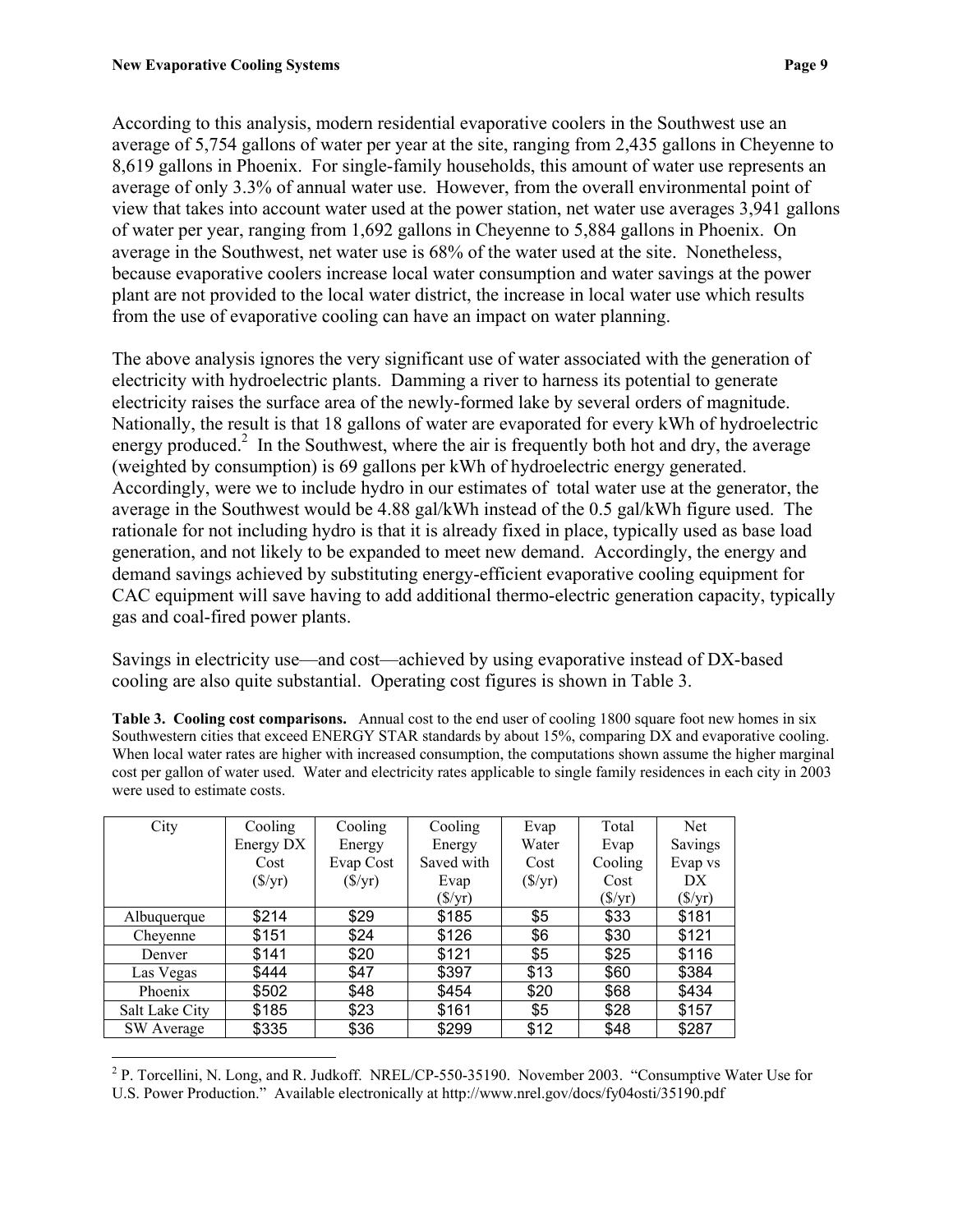Annual water costs for evaporative cooling average \$12 per year in the efficient homes analyzed in the Southwest, ranging from \$5 in Albuquerque, Denver, and Salt Lake City to \$20 in Phoenix. On average, water costs with evaporative cooling diminish energy saving dollars by only about 4%. Even accounting for water costs, overall cooling season savings average \$287 per year in energy efficient homes in the Southwest, ranging from \$116 in Denver to \$434 in Phoenix. Further, lower electricity demand may help delay building new power plants with their associated water use, air pollution, and fossil fuel consumption, provided that they are designed and installed in a way that they effectively reduce peak cooling loads even during the monsoon seasons in areas where they occur.

## **First Costs**

First costs of cooling equipment tend to be a function of its efficiency, whether the systems are conventional or evaporative coolers. This trend in the case of conventional systems is illustrated in Table 4 for compressor-based central air conditioning. The table also shows labor costs for installation.

| Performance<br><b>Index</b> |            | Split system central<br>A/C |                     | Package system<br>central A/C |                     |  |
|-----------------------------|------------|-----------------------------|---------------------|-------------------------------|---------------------|--|
| <b>SEER</b>                 | <b>EER</b> | Equipment<br>cost()         | Installed<br>cost() | Equipment<br>cost()           | Installed<br>cost() |  |
| 12                          | 10         | 1,283                       | 2,754               | 1,580                         | 3,152               |  |
| 13                          | 11         | 1,439                       | 2,910               | 1,915                         | 3,487               |  |
| 13                          | 11.6       | 1,485                       | 2,956               | 2,038                         | 3,610               |  |
| 14                          | 12         | 1,752                       | 3,223               | 2,406                         | 3,978               |  |
| 15                          | 13         | 1,957                       | 3,428               | 2,414                         | 3,986               |  |
| 16                          | 14         | 1,967                       | 3,438               | 2,714                         | 4,286               |  |

|                                                | Table 4. Equipment and installed costs in 2003 \$ for split system and package system central air condition |  |  |
|------------------------------------------------|-------------------------------------------------------------------------------------------------------------|--|--|
| systems as a function of equipment efficiency. |                                                                                                             |  |  |

Source: Heschong Mahone Group; U.S. DOE Energy Efficiency and Renewable Energy, http://www.eere.energy.gov/buildings/appliance\_standards/residential/docs/cac\_lcc-rev2.xls

Split systems have over three times the market share as do packaged systems. Average costs weighted for market share are \$1,771 for A/C equipment and \$3,265 for installed costs.

The equipment for single-stage evaporative cooling systems with a saturation effectiveness of greater than 80% under all operating conditions, variable (or at least two) speed motors, and a sump-dump feature for effective cleaning with minimal water use, range in cost from \$600 to \$1,120, depending on saturation effectiveness and blower horsepower (see Appendix A). Blower horsepower is the principal determining factor in air flow rates. Equipment for two-stage (indirect/direct) evaporative coolers whose saturation effectiveness is in the 105% to 110% range is \$1,700 to slightly less than \$3,000. Installation costs are lower than for central air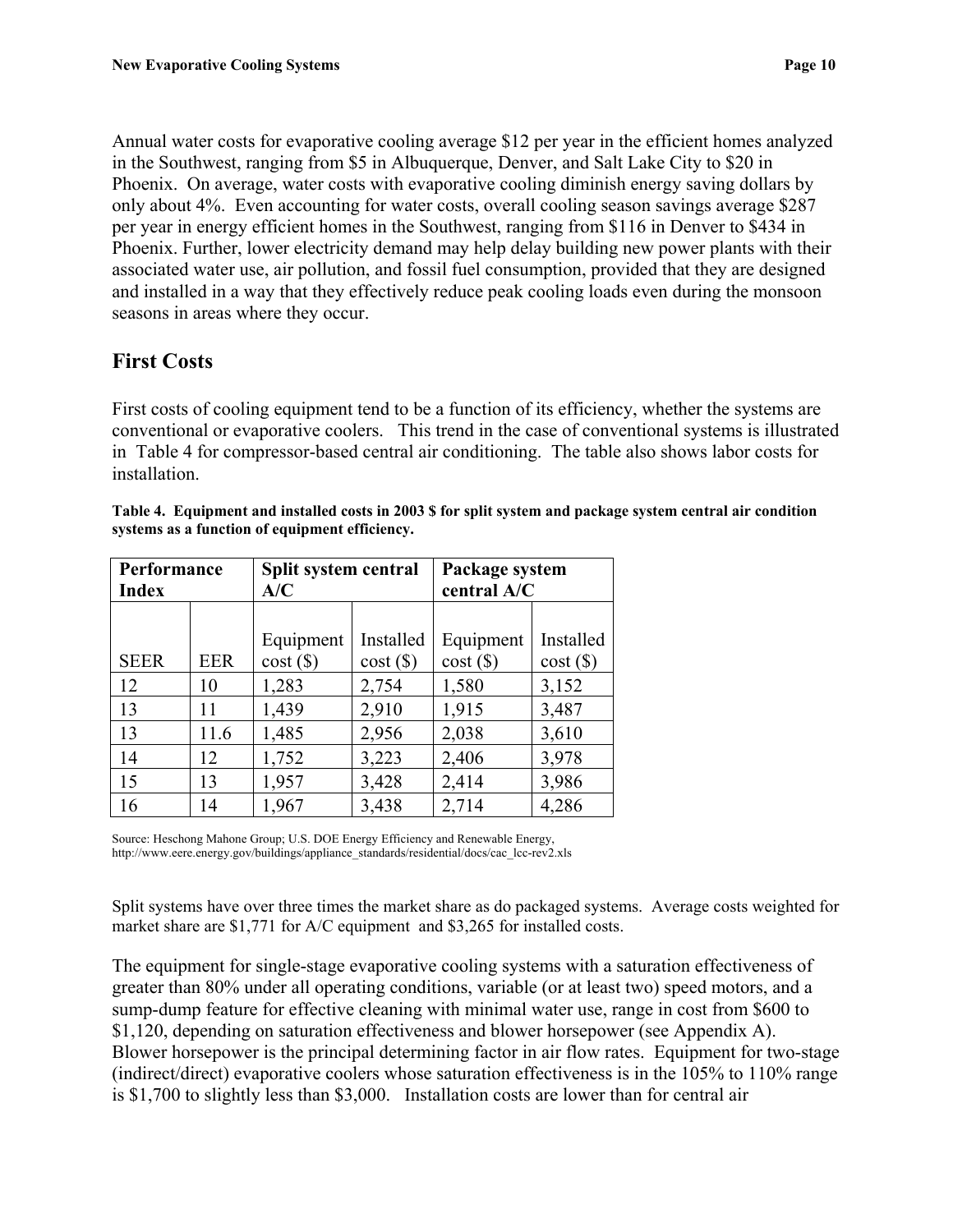conditioning systems in large measure because of substantially simplified ducting. Installations on a concrete pad next to a home run from \$600 to \$1000 while attic installations run from \$800 to \$1,400, depending on the number of up-ducts that must be installed and other factors.

Considering these cost ranges, the total installed cost for an efficient single-stage efficient evaporative cooling system is typically between \$1,600 to \$2,200. The total installed cost for an efficient two-stage evaporative cooler is on the order of \$2,500 to \$3,500. In general, installed costs of efficient evaporative equipment are lower than are installed costs for comparable compressor-based central cooling systems. Lifetime costs are much less.

## **Choosing efficiency**

As with conventional air conditioning systems, evaporative coolers that deliver more cooling cost more to purchase, more to operate, and make more noise (because they must move more air.) To optimize economic and energy performance, as well as to maximize comfort, it's best to ensure that the home's envelope is well insulated, that windows have low solar heating gain coefficients (SHGC), and that effective exterior shading devices (overhangs, fins, shutters, louvers, strategically-located vegetation) are employed to block direct beam sunshine during the cooling season. These strategies will lower the cooling load and enable smaller, less-expensive cooling equipment.

In general, low-end, direct systems which use only several inches of media (that must be replaced frequently) are inefficient and waste water. Although their low cost makes them attractive for some uses, they are generally a bad choice for the long term. Better by far are single-inlet systems with thick media resulting in saturation effectiveness of at least 80% under all operating conditions, variable speed motors, a sump-dump feature for effective cleaning with minimal water use, and thermostatic controls. Appendix A includes a list of manufacturers of evaporative coolers that meet these criteria.

Indirect/direct evaporative coolers can achieve comfort in a wider range of climate zones than can direct machines since they are capable of delivering air that is several degrees below wet bulb temperature, and which is drier than the air delivered by direct coolers. As a consequence, they are well matched to climates in such fast-growing areas as Las Vegas, Tucson, and Phoenix.

Only two manufacturers are currently producing indirect/direct evaporative coolers for the residential market. AdobeAir's Model 6500 Master Cool unit has been in the market for almost a decade. As shown in Figure 9, one or two indirect cooling stages may be added to the outside air side of a direct evaporative cooling unit. It uses 12 inch thick media and a 1 horsepower blower to deliver conditioned air that is several degrees below outside air wet bulb temperature under most circumstances. Each indirect module has its own small fan to move air through the wet passages. On a hot day in which dry bulb temperature is 104ºF and wet bulb is 69ºF, according to the company's product literature, AdobeAir's MasterCool direct system with no indirect cooling module delivers 75ºF air to the conditioned space, and has 33,600 Btu/hour cooling capacity. With the addition of one indirect cooling module, the system produces 68ºF air delivering 56,400 Btu/hour, and with two indirect cooling modules, 66ºF air delivering 81,600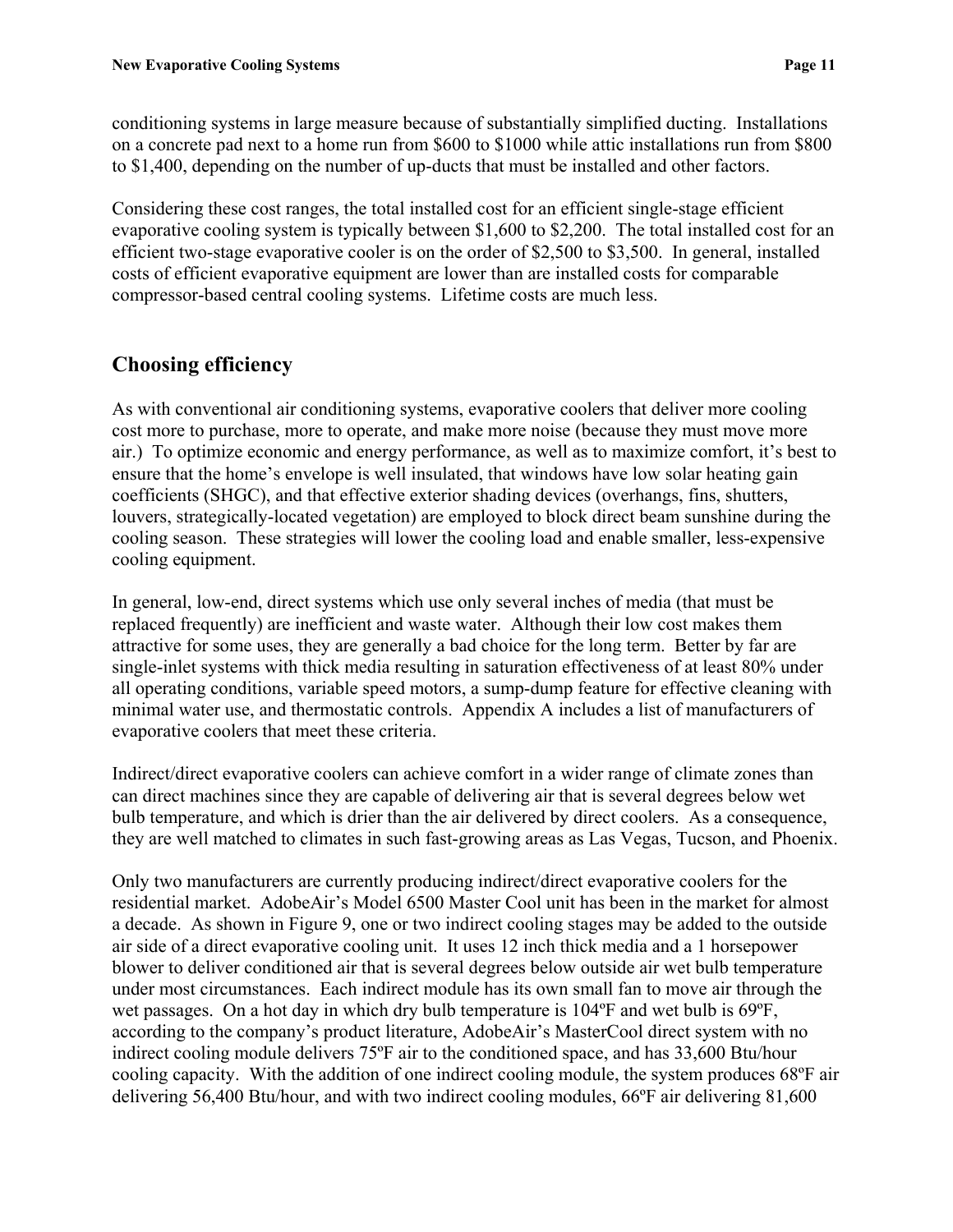Btu/hr of cooling energy. Compared with a DX unit with a SEER of 12, operating costs (energy

and water) are at least 70% lower for AdobeAir's indirect/direct system in most hot climate zones.



**Figure 9. AdobeAir's MasterCool indirect/direct evaporative cooler**. Adobe's design allows attaching one or two indirect cooling modules to the direct module, thereby raising the overall effectiveness of the system. Note that the indirect modules have their own separate fan for the "wet" side of the indirect cooler's heat exchanger.

Speakman CRS (for "Clean, Renewable, Sustainable") is a branch of the Speakman Company, a Delaware firm that has been producing shower heads and other water-related products for more than 130 years. The company has recently decided to manufacture and distribute a newlymodified indirect/direct evaporative cooler called the OASys, which was developed by the Davis Energy Group in Davis, California. Although Speakman CRS "will take purchase orders now" (the spring of 2004), delivery of the systems is expected to begin in mid-summer of 2004 after the completion of a final series of field tests.

As shown in Figure 10, the system uses a single blower that pulls in outside air and directs most of it through the dry side of a heat exchanger that uses 14 inch thick media to efficiently indirectly cool the air stream without adding moisture. This partially-cooled air then passes through a direct cooling module before being directed into the home. About 27 percent of the outside air stream is used in the other (wet) side of the counter-flow heat exchanger, where it is cooled, gathers moisture, and then is discharged to the outdoors. Water from both the indirect and direct cooling processes gathers in a single reservoir where it is purged with a frequency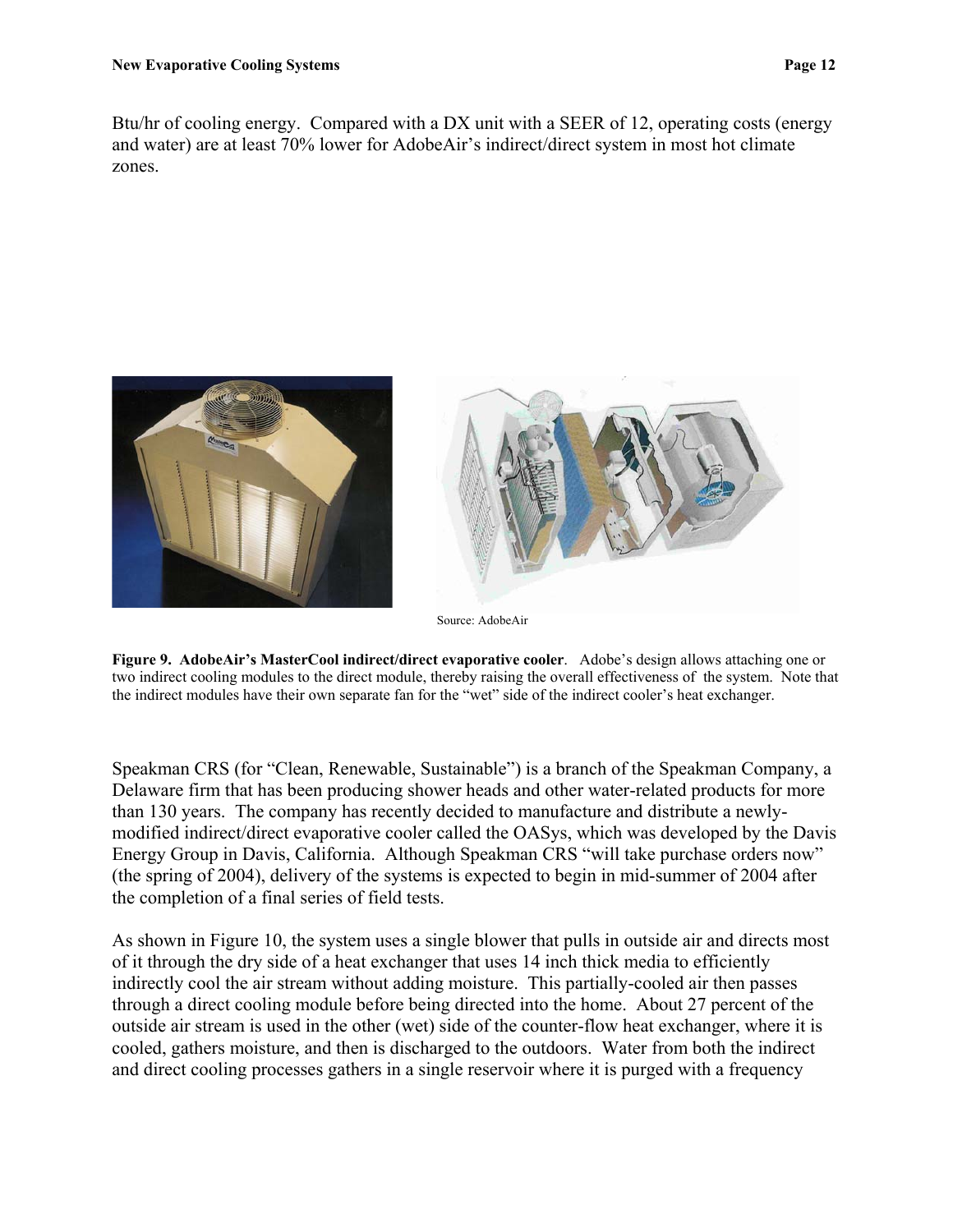reflective of the amount of scale in local tap water and the rate of water use by the system (which depends on the blower speed that is controlled by a thermostat).



Source: Davis Energy Group

**Figure 10. OASys air flow.** About 73% of the fresh air pulled in by the squirrel cage blower is destined to become conditioned air. It is indirectly cooled (light blue arrows), then directly cooled (dark blue arrow) before entering the conditioned space. The remaining air (red arrows) is blown through the counter-flow heat exchanger where it is cooled and humidified before being exhausted.

This machine incorporates a number of improvements over earlier indirect/direct evaporative coolers designed for residential use. In fact, it's the third generation of indirect/direct evaporative coolers that have been developed by the Davis Energy Group. As shown in Figure 11, there is a single polyethylene cabinet that houses all parts of the system. This substantially simplifies the overall design, helps maintain tolerances, shortens assembly time, and ensures a long lifetime. An important innovation with the OAS is the electronically-commutated motor (ECM), which enables variable speed operation at high efficiency. Since ECMs are effectively parallel-wound direct current (dc) motors with electronic controls, they can make efficient use of electric energy from a dc source, such as photovoltaics (PV). In fact, an experimental OASis test unit has been modified so that it can simultaneously use the output of ac from the grid and dc from a PV system, making partial to 100% use of PV power as a function of its availability. Since the availability of PV power is typically quite high on the hottest days of the year when utilities are working to meet peak demand, this system shows promise for being part of the solution rather than part of the problem.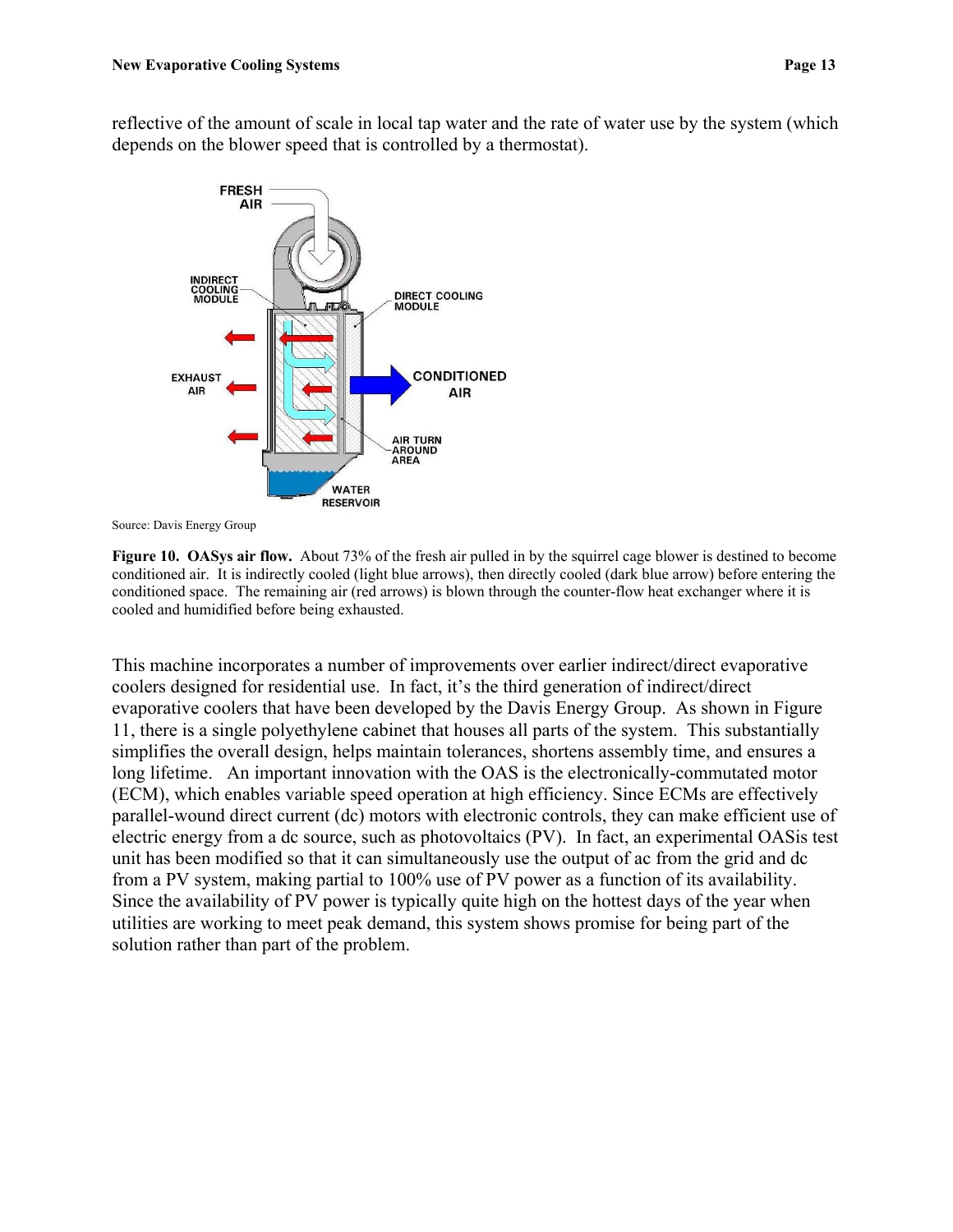

Source: Speakman CRS

**Figure 11. OASys components.** The part count for the system is quite low owing largely to the rotationallymolded polyethylene cabinet. 1: ¾ hp GE ECM2.3 Electronically Commutated Motor 2: Venturi mounting plate 3: Morrison 11-11 squirrel cage blower wheel 4: Polyethylene rotationally molded cabinet 5: Drain valve 6: Fill valve 7: Taco water circulator 8: Munter's CELdek® 5090 direct cooling stage 9: Speakman indirect cooling stage

Coolers are chosen to meet peak loads, of course, but well-designed units are able to meet partial loads (which predominate over the cooling season) at substantially increased efficiency. Figure 12 shows how efficiency varies with delivered supply air flow.



Source: Davis Energy Group; Lawrence Berkeley National Laboratory

**Figure 12. OASis measured performance at three supply air flow rates**. The data gathered was at entering dry bulb temperatures of 104ºF, with the unit supplying dry bulb temperatures of 68ºF. Power plotted is the sum of fan and pump power.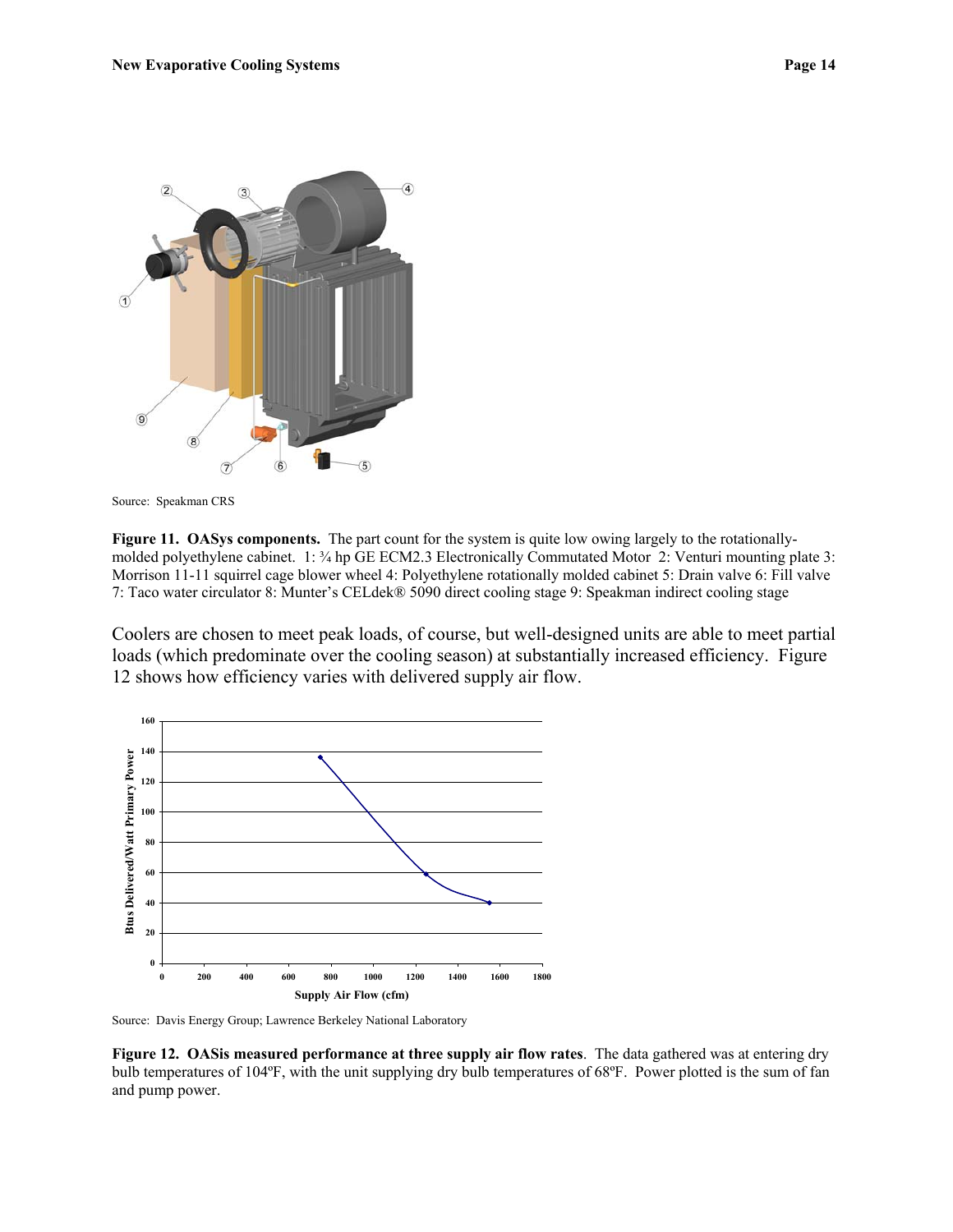This increase in system efficiency of well over three-fold as fan speed is reduced from high to low favors intelligent thermostatic control. The thermostat that controls the OASys is programmed to operate at high speed only when the difference between its set point and indoor air temperature is greater than 5ºF. As the indoor air temperature approaches the set point temperature, the thermostat lowers the fan speed incrementally, maintaining steady-state conditions at low speed when system efficiency is at a maximum.

Engineers at the Davis Energy Group took these and other test results and performed simulations of a very efficient 1600 square foot home in eight of California's climate zones. It's useful to examine the results for Fresno, which has a hot, arid climate not unlike many locations in the Southwest (1% dry bulb temp 101ºF, wet bulb 70ºF). The base-case home with a conventional DX air conditioning system rated at 12 SEER uses 1886 kWh/yr with a peak of 3 kW, while the OASys uses 135 kWh/yr with a peak of 0.52 kW. This amounts to an annual energy savings of 93% and a peak demand savings of 83%. Simulation results reflect a thermostat setting of 80ºF for the conventional air conditioning case, but 78ºF for the evaporative cooler to compensate for higher indoor humidity in the latter case.

# **Towards the Future**

This kind of savings points the way to potentially very cost-effective adjustments in new home construction in regions in which 99 percent of the time wet bulb temperatures are 72ºF or below. Building tight, well-insulated structures with careful attention to fenestration should continue, of course, as should techniques which reflect (and reradiate) sunlight striking the roof. Installing a high-quality indirect/direct evaporative cooler in the attic (or at the side of a home, with conditioning air being supplied primarily to an upstairs hall) in conjunction with well-insulated up-ducts and intelligent controls will meet the cooling needs of the home quite comfortably. Then the home could be heated via a hydronic system, optimally via a radiantly-heated slab, a system which is becoming less costly and is quite reliable. A solar hot water system could supply domestic hot water as well as a substantial portion of the low-temperature needs of the hydronic heating system in the sunny Southwestern climates, with back-up from an efficient, tankless boiler. The result would eliminate conventional duct systems with their associated economic and energy inefficiencies and achieve excellent overall cost effectiveness—as well as health, safety, and comfort.

Concerning the evaporative cooler systems themselves, there's a need to *think* of them as systems thoroughly integrated into energy-efficient structures. Techniques for sealing them carefully and simply during shoulder and winter seasons coupled with ensuring that there's no risk of freezing need to be developed. Up-ducts need to be redesigned to be thoroughly insulated and positively sealed during times when cooling isn't needed. And controls need to be developed which not only vary fan speeds and control water cleaning cycles, but also monitor efficiency performance to signal the need for maintenance. Finally, there's room for improvement in the heat exchanger technology used in indirect cooling systems, and several companies are working to develop more efficient systems which require less pressure drop to achieve more effective cooling.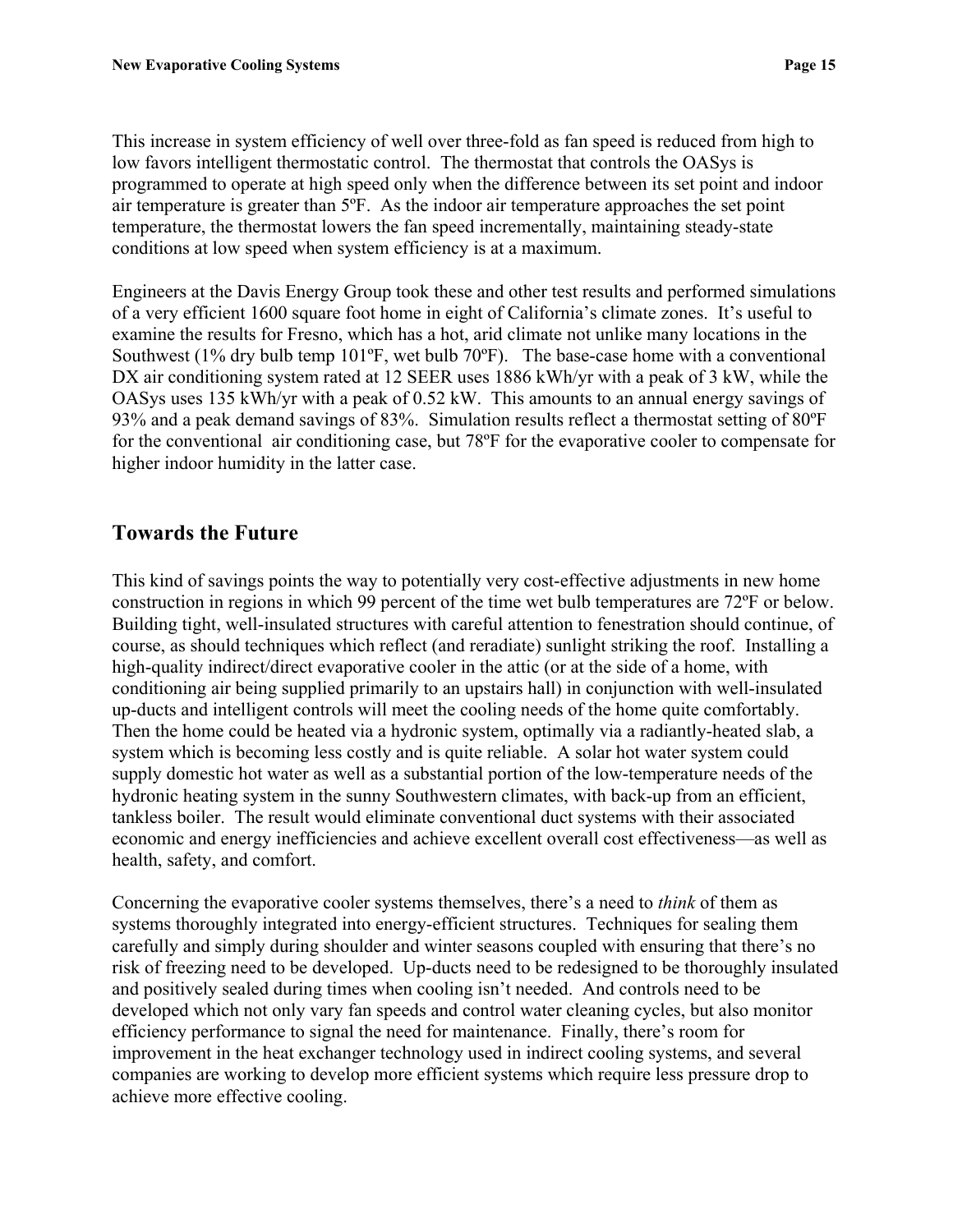The trends toward using more compressor-based air conditioning in new homes in the Southwest is disturbing given the energy-efficiency opportunity offered by modern evaporative cooling systems. The greatest barriers to acceptance of this newly-improved technology are misperceptions based on the performance of old evaporative cooling technology and the lack of awareness on the part of the buying public—and the builders who serve them. For the vast majority of the public—and the building profession—evaporative cooling means unsightly, lowtech, and often poorly-performing swamp coolers. This does not need to be the case. However, a major education and awareness-building effort is needed to convince homeowners and builders that evaporative cooling can be a high-performance alternative to conventional air conditioning systems—it's potentially much less costly over its lifetime, and can be designed to be as comfortable as the alternative.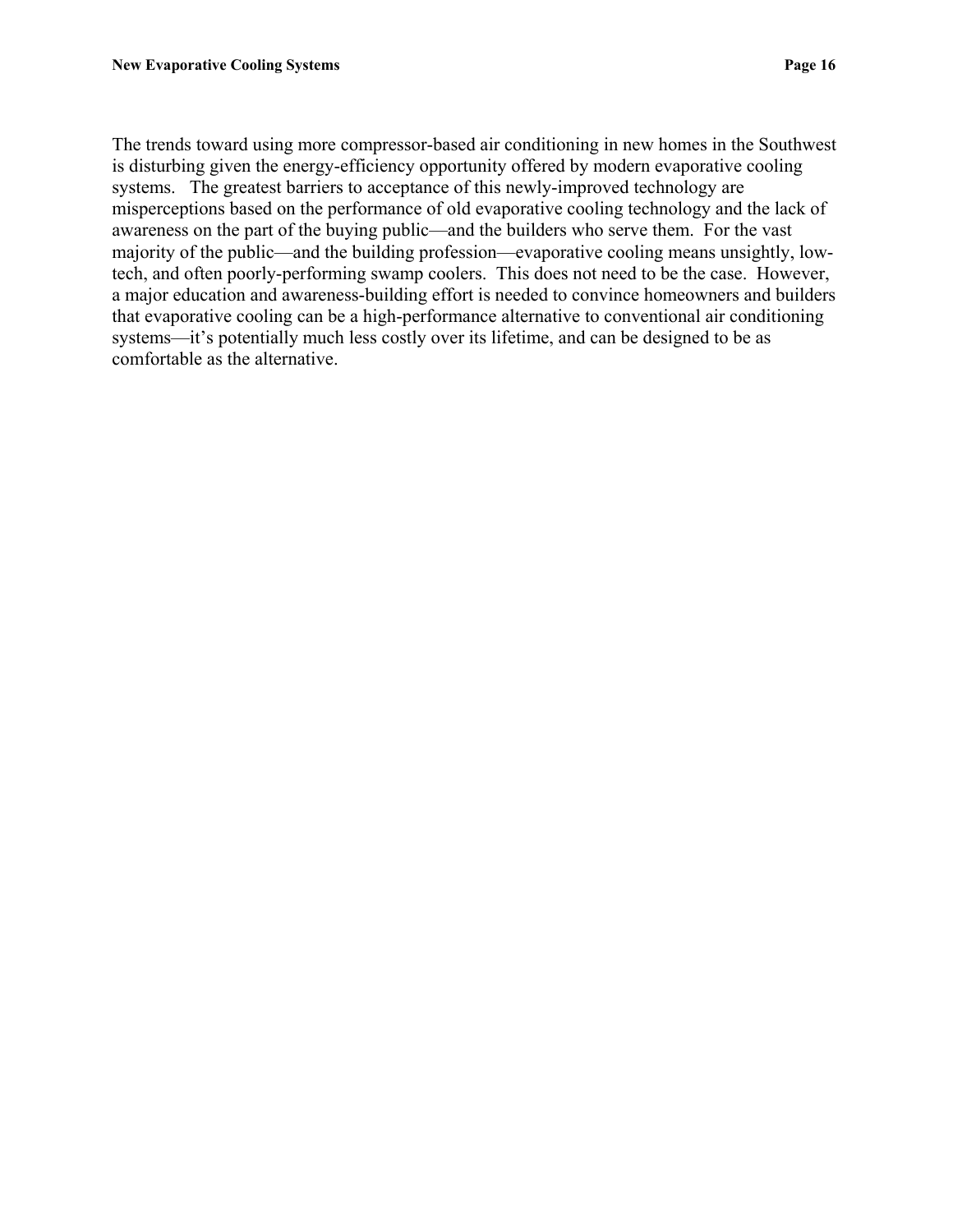# **Appendix A**

# **Energy-Efficient Evaporative Cooling Equipment**

This list includes only evaporative cooling equipment that achieves saturation effectiveness of greater than 80% under all operating conditions, variable speed motors, a sump-dump feature for effective cleaning with minimal water use, and thermostatic controls. This list is not exhaustive and should be viewed as merely representative of the higher efficiency evaporative coolers available.

Costs cited are contractor prices for the equipment itself (not installation), typically sold by local distributors. Products and prices offered by manufacturers and associated specifications change, so checking directly with the manufacturers and their representatives is strongly recommended.

#### **AdobeAir, Inc.**

550 South 15<sup>th</sup> Street Phoenix, AZ 85034 (602) 257-0060 www.adobeair.com

| <b>Models</b>                        | Pad | <b>Effective</b> | Fan          | Cfm                  | Warrantee          | Cost       |  |  |  |
|--------------------------------------|-----|------------------|--------------|----------------------|--------------------|------------|--|--|--|
|                                      |     | -ness            | HP           | $^{\textregistered}$ | (years)            |            |  |  |  |
|                                      |     |                  |              | 0.2"                 |                    |            |  |  |  |
| <b>Master Cool Contractor Series</b> |     |                  |              |                      |                    |            |  |  |  |
| CMC 431, 432,                        | 12" | 90%              | 3/4          | 3180                 | 2 motor; 5 pad     | \$705      |  |  |  |
| 441, 442                             |     |                  |              |                      |                    |            |  |  |  |
| CMC 631, 632,                        | 12" | 90%              | $\mathbf{1}$ | 4050                 | 2 motor 5 pad      | \$870      |  |  |  |
| 641, 642, 651, 652                   |     |                  |              |                      |                    |            |  |  |  |
| <b>Master Cool HC Series</b>         |     |                  |              |                      |                    |            |  |  |  |
| <b>HC</b> 43                         | 12" | 90%              | 1/2          | 2582                 | 2 motor; 5 pad; 10 | \$599      |  |  |  |
|                                      |     |                  |              |                      | cabinet            |            |  |  |  |
| <b>HC</b> 44                         | 12" | 90%              | 3/4          | 3070                 | 2 motor; 5 pad; 10 | \$637      |  |  |  |
|                                      |     |                  |              |                      | cabinet            |            |  |  |  |
| <b>HC</b> 63                         | 12" | 90%              | 3/4          | 3646                 | 2 motor; 5 pad; 10 | \$797      |  |  |  |
|                                      |     |                  |              |                      | cabinet            |            |  |  |  |
| <b>HC64</b>                          | 12" | 90%              | 1            | 4111                 | 2 motor; 5 pad; 10 | \$845      |  |  |  |
|                                      |     |                  |              |                      | cabinet            |            |  |  |  |
| <b>Master Cool Two Stage</b>         |     |                  |              |                      |                    |            |  |  |  |
| IM650/660                            | 1   | 105%             | 1/5,         | 4111                 | 2 motors; 5 pad;   | $$1,689^3$ |  |  |  |
|                                      |     |                  |              |                      | 10 cabinet         |            |  |  |  |

<span id="page-18-0"></span> $\overline{a}$ <sup>3</sup> The Master Cool Two Stage evaporative cooler is sold in two parts, an indirect module and a direct module. The cost of the indirect module is \$819. The two-stage price cited assumes that the indirect module is used with a CMC 600 series direct unit.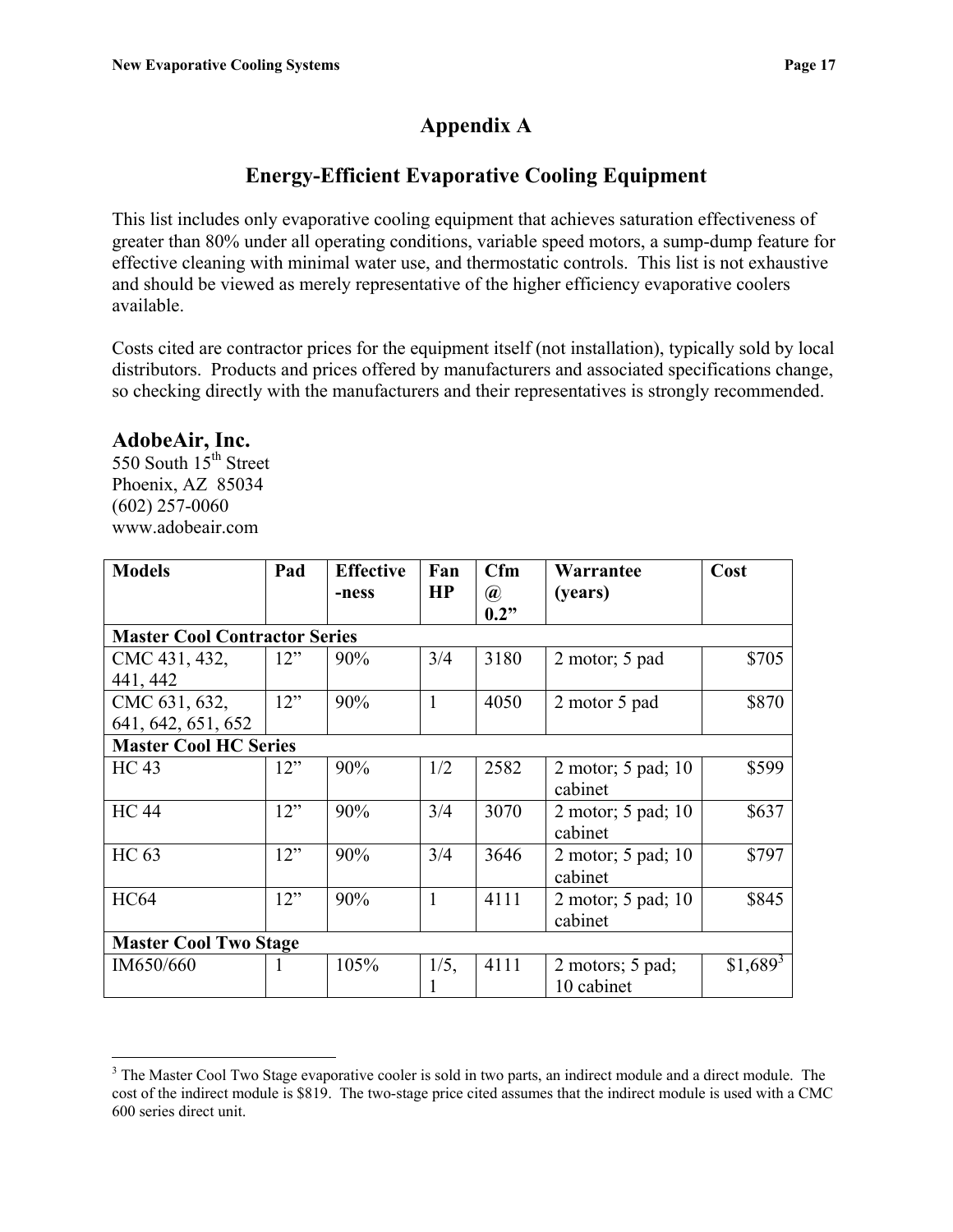### **Champion Cooler Corporation**

(Produces coolers under the Champion, Essick, and Tradewinds brands) 5800 Murray Little Rock, AR 72209 800-643-8341 [www.championcooler.com](http://www.championcooler.com/)

| <b>Models</b>                       | Pad | <b>Effective-ness</b> | Fan HP | Cfm                                     | Warrantee          | Cost    |
|-------------------------------------|-----|-----------------------|--------|-----------------------------------------|--------------------|---------|
|                                     |     |                       |        | $\left(\widehat{\boldsymbol{a}}\right)$ | (years)            |         |
|                                     |     |                       |        | 0.2"                                    |                    |         |
| <b>Essickair</b>                    |     |                       |        |                                         |                    |         |
| $SI-500S$ (or D)12                  | 12" | 90%                   | 1/2    | 2910                                    | 1 cabinet; 2 pad   | \$880   |
| $SI-700S$ (or D) 12                 | 12" | 90%                   | 3/4    | 3450                                    | 1 cabinet; 2 pad   | \$1,080 |
| <b>Champion UltraCool Advantage</b> |     |                       |        |                                         |                    |         |
| <b>ADA 5012</b>                     | 12" | 90%                   | 1/3    | 2324                                    | Reservoir lifetime | \$860   |
| ASA 5012                            |     |                       |        |                                         | 2 motor, 2 pad     |         |
| <b>ADA 5012</b>                     | 12" | 90%                   | 1/2    | 2910                                    | Reservoir lifetime | \$880   |
| <b>ASA 5012</b>                     |     |                       |        |                                         | 2 motor, 2 pad     |         |
| <b>ADA 5012</b>                     | 12" | 90%                   | 3/4    | 3450                                    | Reservoir lifetime | \$900   |
| ASA 5012                            |     |                       |        |                                         | 2 motor, 2 pad     |         |
| ADA 7012                            | 12" | 90%                   | 1/2    | 3462                                    | Reservoir lifetime | \$1,060 |
| <b>ASA 7012</b>                     |     |                       |        |                                         | 2 motor, 2 pad     |         |
| <b>ADA 7012</b>                     | 12" | 90%                   | 3/4    | 4087                                    | Reservoir lifetime | \$1,080 |
| <b>ASA 7012</b>                     |     |                       |        |                                         | 2 motor, 2 pad     |         |
| <b>ADA 7012</b>                     | 12" | 90%                   | 1      | 4572                                    | Reservoir lifetime | \$1,120 |
| <b>ASA 7012</b>                     |     |                       |        |                                         | 2 motor, 2 pad     |         |

N.B. Products offered by Champion may be used with purge or bleed systems as an extra feature of the customer's choice. In the case of purge (sump-dump) systems, the timer interval is fixed at 8 hours.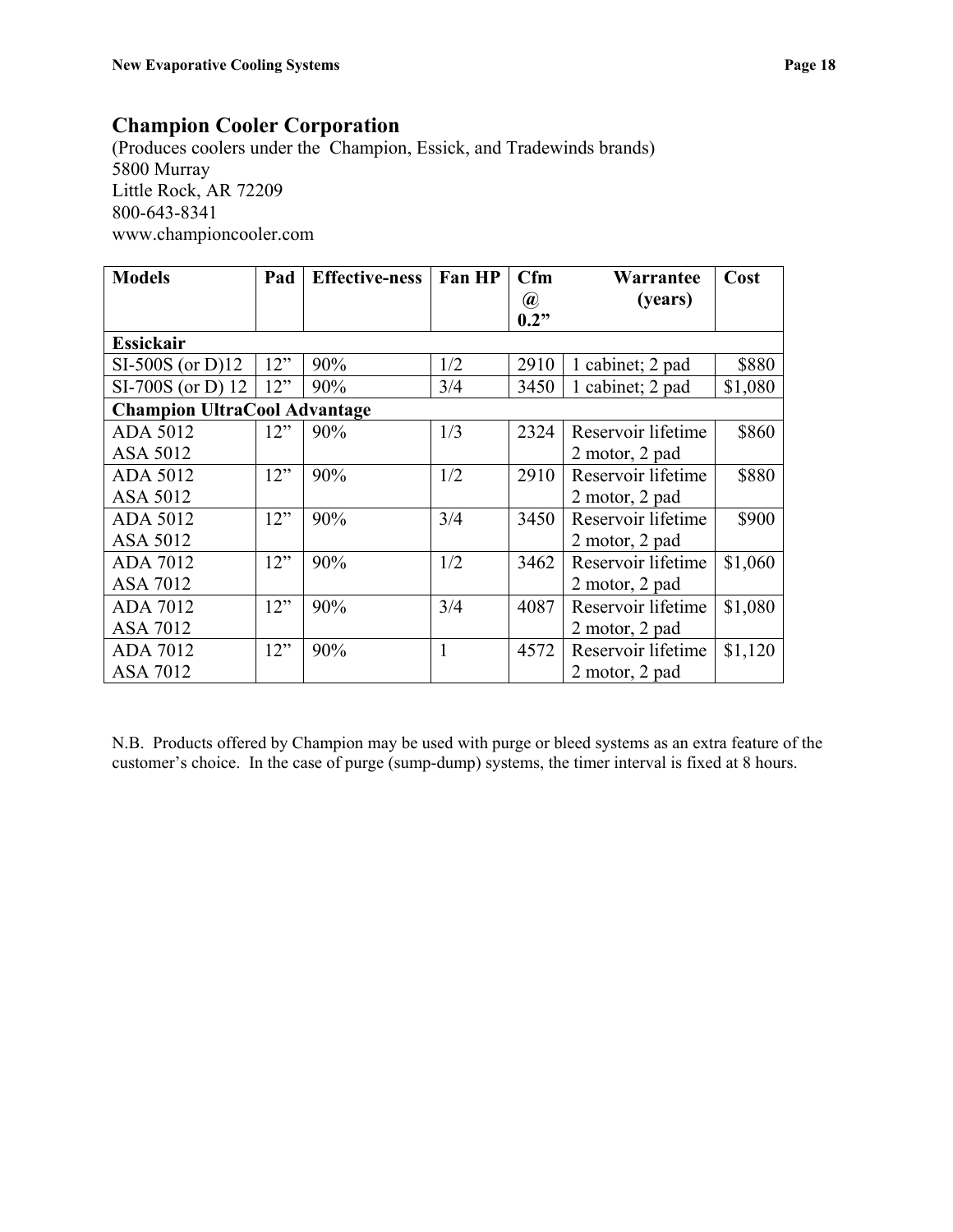# **Phoenix Manufacturing, Inc.**

3655 E. Roeser Road Phoenix, AZ 85040 (602) 437-1034 [www.evapcool.com](http://www.evapcool.com/)

| <b>Models</b>                      | Pad | <b>Effective</b><br>-ness | Fan<br>HP    | Cfm<br>$^{\textregistered}$<br>0.2" | Warrantee<br>(years)                                             | Cost  |
|------------------------------------|-----|---------------------------|--------------|-------------------------------------|------------------------------------------------------------------|-------|
| <b>Aerocool Pro Series</b>         |     |                           |              |                                     |                                                                  |       |
| PD 4801/PD 4231<br>PH 4801/PH 4231 | 8"  | 93.5%                     | 3/4          | 3050                                | Lifetime leakage<br>thru base; 2 year<br>all other<br>components | \$726 |
| PD 6801/PD 6231<br>PH 6801/PH 6231 | 8"  | 93.5%                     | $\mathbf{1}$ | 4135                                | Lifetime leakage<br>thru base; 2 year<br>all other<br>components | \$930 |
| <b>Aerocool Trophy Series</b>      |     |                           |              |                                     |                                                                  |       |
| <b>TD/TH 4812</b>                  | 12" | 90%                       | 1/2          | 2645                                | Lifetime leakage<br>thru base; 2 year<br>all other<br>components | \$600 |
| <b>TD/TH 4812</b>                  | 12" | 89%                       | 3/4          | 3190                                | Lifetime leakage<br>thru base; 2 year<br>all other<br>components | \$630 |
| <b>TD/TH 6812</b>                  | 12" | 90%                       | 3/4          | 3820                                | Lifetime leakage<br>thru base; 2 year<br>all other<br>components | \$730 |
| <b>TD/TH 6812</b>                  | 12" | 89%                       | $\mathbf{1}$ | 4300                                | Lifetime leakage<br>thru base; 2 year<br>all other<br>components | \$750 |